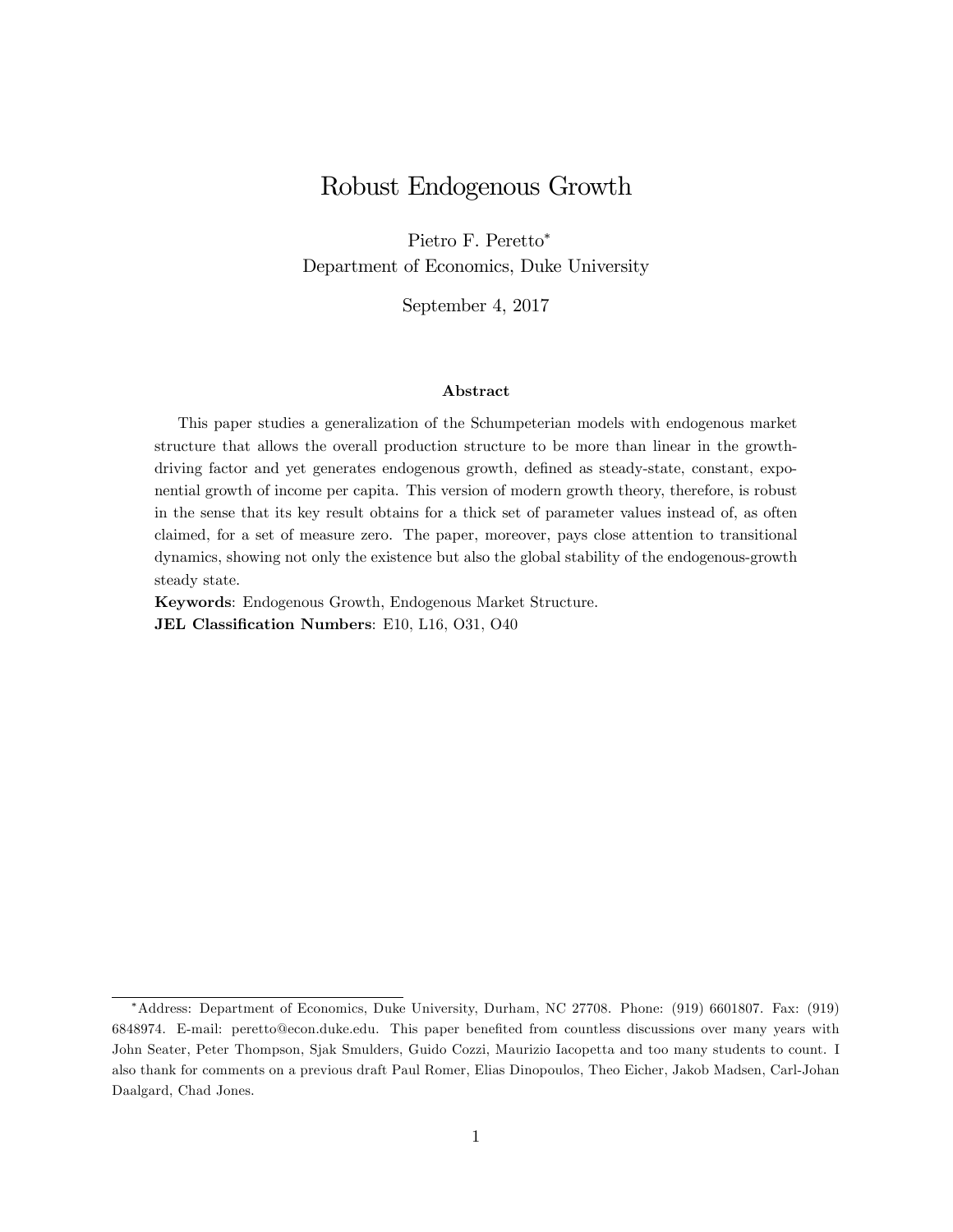## 1 Introduction

Setting its birth at the publication of Romer (1986), modern endogenous growth economics is now in its 30s and has thus reached full maturity. By all measures of scholarly accomplishment it is a success. The field is vibrant and expanding, empirical and policy relevant. The Schumpeterian branch of the theory, in particular, has generated many insights that have been successfully applied to a wide range of topics.<sup>1</sup>

This paper studies a generalization of Schumpeterian models with endogenous market structure. This particular class of models features two dimensions of technology that play interdependent but distinct roles: the vertical dimension provides the engine of growth, the horizontal dimension provides the endogenous market structure. This framework provides a natural way to exploit insights from Industrial Organization to shed light on important aspects of innovation-driven growth. A large literature uses it to study applied issues ranging from the general role of imperfect competition in the growth process, to taxation (with special focus on corporate taxation), corporate governance, natural resource scarcity, the interaction between demography and technology and so on.2 The generalization studied here yields some novel and deeper insights on the relation between the two dimensions of technology. For example, it shows that in steady state vertical innovation creates the opportunity for product proliferation. In previous versions of the theory steady-state product proliferation requires growth of some endowment (e.g., population growth).

One feature of the framework that the literature has singled out for special attention is that the endogenous market structure sterilizes the market size effect and thereby its two key manifestations: (1) the strong scale effect, with the associated need to impose constant endowments to rule out explosive behavior due to external forcings (like, e.g., population growth), and (2) the need to impose a knife-edge condition that rules out explosive behavior due to "excessive" increasing returns. The second property might strike one as a mere technicality. On reflection, however, it is one of the most powerful implications of the generalization pursued in this paper.

As is well known, endogenous growth theory has lived all its life under the shadow of the so called "linearity" critique. The critique consists of two claims. (1) To produce endogenous growth – defined as steady-state, constant, exponential growth of income per capita – the early models posit a production structure that is linear in the factor that the economy accumulates. (2) The theory, therefore, is fragile because if production is less than linear growth dies out and income per

<sup>&</sup>lt;sup>1</sup>For reviews, see Aghion and Howitt (1998, 2005), Aghion, Akcigit, Howitt (2014).

<sup>2</sup>To my knowledge, these models were originally developed simultaneously and independently by Peretto (1994) and Smulders (1994) in their PhD dissertations. Follow-up publications that develop the approach are Peretto (1996, 1998a, 1998b, 1999), Smulders and van de Klundert (1995, 1996) and Peretto and Smulders (2002). Also relevant to the initial development of this literature are the contributions of Dinopoulos and Thompson (1998) and Howitt (1999). This class of models has received substantial empirical support, especially as an explanation of long-term historical data. For examples, see Zachariadis (2003), Laincz and Peretto (2006), Ha and Howitt (2007), Ulku (2007), Madsen (2008, 2010), Madsen and Ang (2011, 2013), Madsen and Timol (2011), Madsen, Ang and Banerjee (2011), Madsen, Saxena and Ang (2011), Greasley, Madsen and Wohar (2013). The interested reader can find a sample of applications and extensive references to this literature on my webpage: http://public.econ.duke.edu/~peretto/.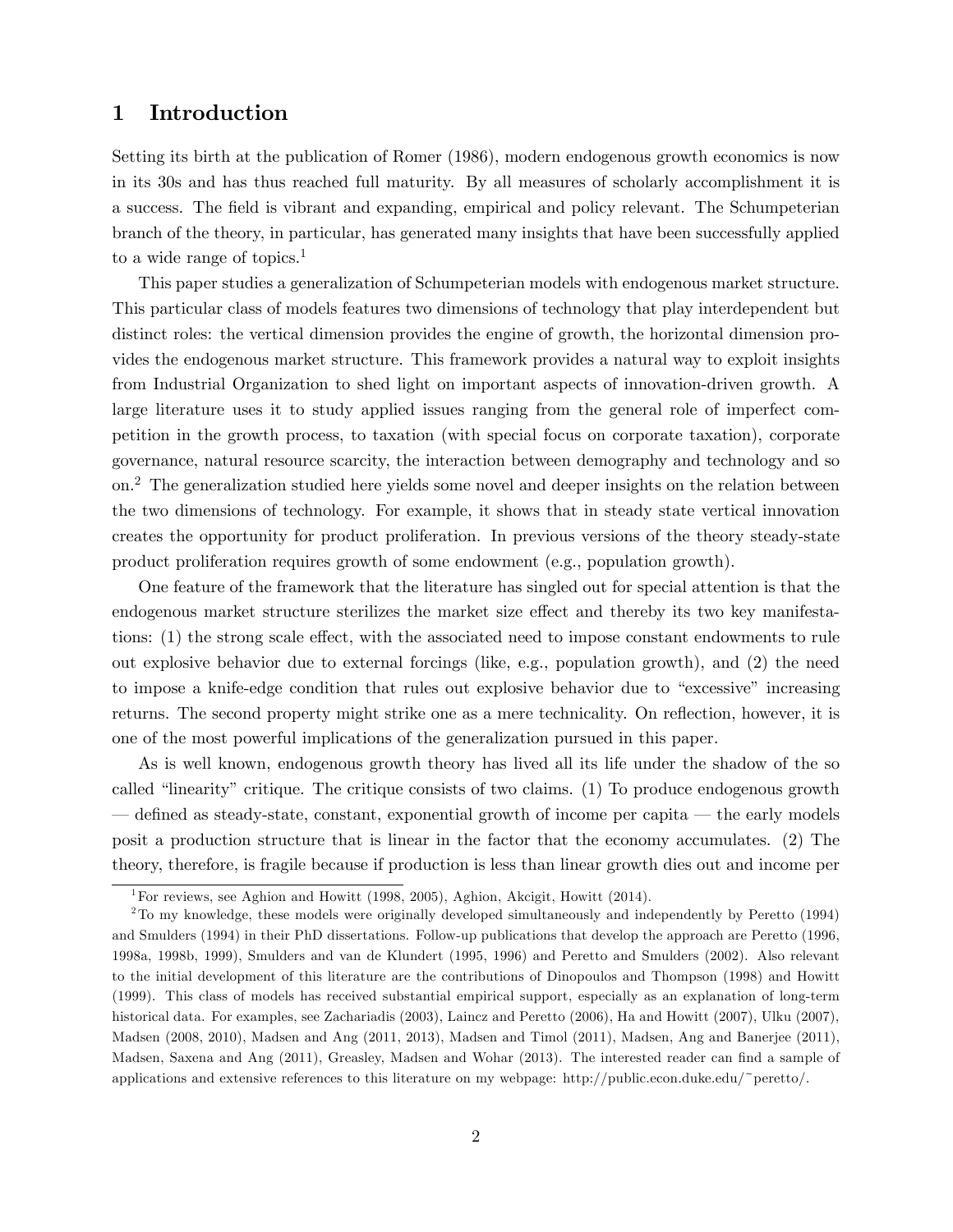capita converges to a constant value, while if production is more than linear growth accelerates and income per capita explodes to infinity in finite time. The seeming requirement of *exact* linearity is why the critique is also known as the knife-edge or razor-edge critique.<sup>3</sup>

The generalization studied in this paper allows the overall production structure to be more than linear in the growth-driving factor, thus violating the knife-edge assumption that is allegedly necessary to the theory, and yet obtains constant exponential growth. In other words, Schumpeterian theory *does not* require linearity of the production structure to generate endogenous growth and, therefore, is robust in the sense that its key result obtains for a thick set of parameter values instead of a set of measure zero. Consequently, researchers can use it with the confidence that the empirical predictions and policy prescriptions that it produces are not fragile because at its core the theory has a robust mechanism that captures critical features of the real-world economy.

The paper works with a tractable version of the theory that allows one to see transparently the forces at play. Section 3 sets up the general framework and notation and Section 4 discusses the main result. Section 5 further explores the mechanism in a variant of the baseline model that yields richer dynamics. Derivations and proofs are in the appendix, which also contains a further extension that allows for a general difficulty of innovation index.

Section 6 dissects the model's mechanism to provide the precise mapping from core assumptions on the primitives to the key property of the state-space representation. Conventional wisdom holds that endogenous growth models postulate *as a primitive* at least one differential equation of the form  $X = X$ , where X is the model-specific variable tasked with growing exponentially in steady state and the blank is a model-specific constant. The section shows that, contrary to this wisdom, none of the model's primitives take such form. Rather, they all are non-linear differential equations that for the sake of this argument one can write in the form  $\dot{X} = X$ , with the caveat that the blank is not a constant but an equilibrium object that is a function of, *among other things*, *X* itself. The key property of the model is that such equilibrium object becomes constant (i.e., time-invariant and independent of  $X$ ) in steady state, *and only in steady state*, so that the differential equation delivers the mathematical description of a constant exponential growth process. But such property is not imposed on any of the model's primitives – in fact, it is not *assumed* anywhere in the paper. It *emerges* as the system converges to the steady state. It is worth stressing this point: the linearity of the core accumulation equation is a steady-state property of the system representing economic decisions. It is not a property of the model's primitives. What makes its emergence possible is that the model interprets *X* as product quality and fills in the blank with an equilibrium object, i.e., a firm-level investment rate, that depends on *X* and a very specific other thing that in steady state offsets the growth of  $X$ . This very specific other thing is the mass of firms/products, which the model interprets as endogenous market structure.

Of course this is not the first paper discussing core issues raised in the debate on the robustness of endogenous growth theory. Notable contributions are Eicher and Turnovsky (1999), Daalgard and Kreiner (2003) and Cozzi (2017a, 2017b). What distinguishes this paper's attempt is the focus

 $3$ To my knowledge, the clearest articulation of the critique is Jones (2005).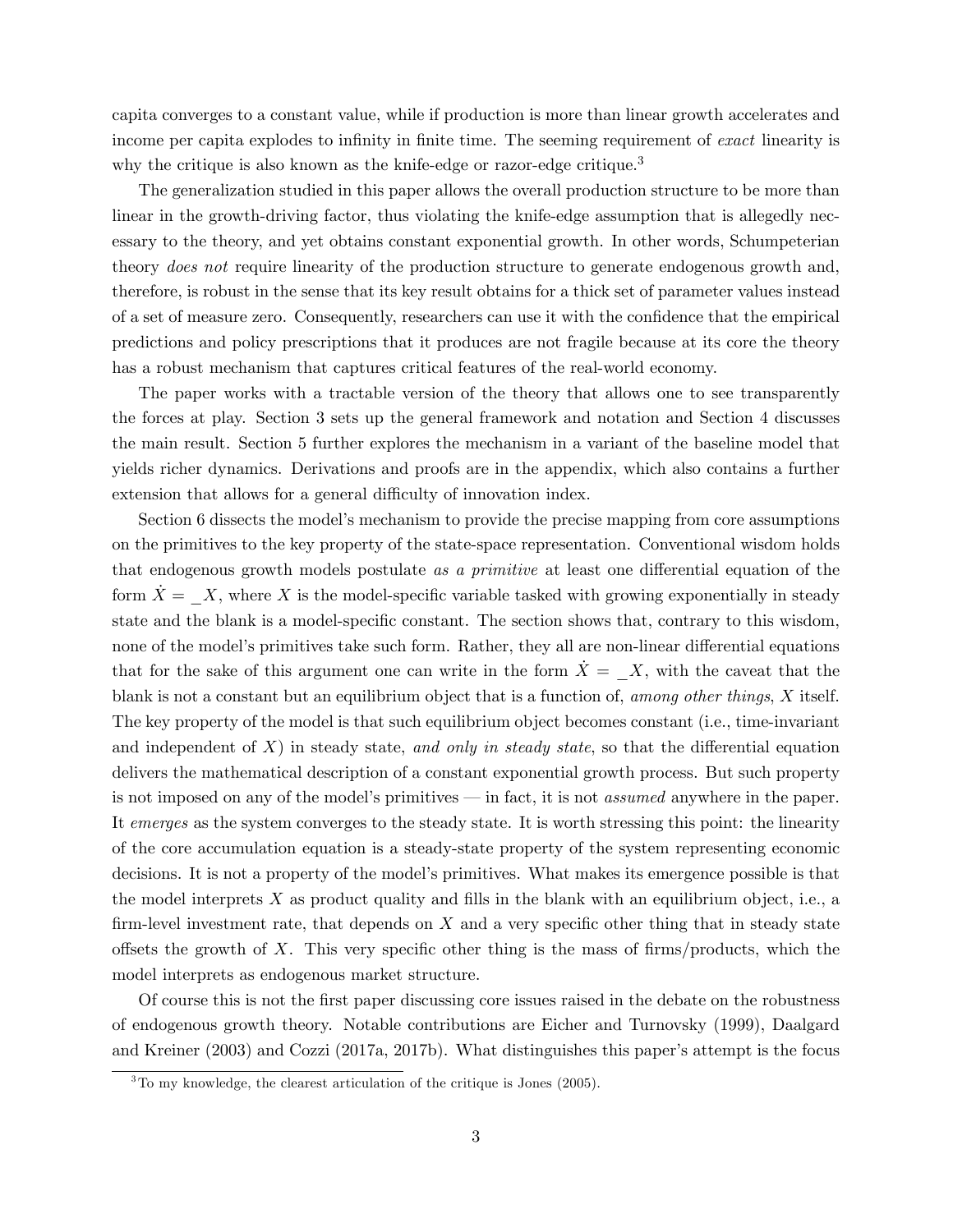on Schumpeterian theory and the micro-foundations of decentralized market equilibria.

Before jumping into the technical part of the exposition, it is useful to preview the intuition underlying the paper's central result. The next section reduces the paper's argument to its essentials and isolates the key mechanism driving these models. The exercise should help one appreciate the general idea underlying the approach and see why it delivers the results it does.

## 2 The insight

The model is of the lab-equipment, or one-sector, class where the final good *Y* can be consumed, used to produce intermediate goods, invested in the improvement of the quality of existing intermediate goods, or invested in the creation of new intermediate goods. This is a desirable feature that allows one to discuss the model's production structure in terms of only one technology, namely, that used to produce the final good. In symmetric equilibrium, that technology has the following reduced-form representation

$$
Y = ( \text{constant} ) \cdot \ N^{\sigma} Z^{\kappa} \, \cdot \, L,
$$

where  $Y$  is output,  $L$  is labor, and  $N$  and  $Z$  are, respectively, the variety and the average quality of intermediate goods.

The theory assigns different roles to product variety and product quality. The former provides the proliferation mechanism that sterilizes the market size effect, and thereby the (strong) scale effect, the latter is the economy's engine of growth. The linearity critique says that one must impose  $\kappa = 1$  to ensure exact linearity of *Y* in  $Z^4$ . The paper shows that, instead, this economy converges to a steady state that exhibits constant, exponential growth of income per capita for

$$
\kappa \in [1, \kappa^{\max}), \quad \text{with } \kappa^{\max} > 1.
$$

The paper's main result therefore is that constant endogenous growth does not require exact linearity of the production structure in the growth-driving factor.

To see why, note that the elasticity of output with respect to labor, 1, is the lower bound below which social returns to quality  $\kappa$  cannot fall without making steady-state constant endogenous growth impossible. Given that one must rule out values  $\kappa < 1$ , then, the literature's practice has been to impose  $\kappa = 1$ . It turns out, however, that  $\kappa > 1$  is possible because increasing returns to quality in excess of the lower bound 1 are absorbed by the endogenous mass of products.

The second step in the argument is thus to understand the role of product variety. The model's key feature is that there are two activities pushing the technology frontier: (1) creation of new products and the firms that produce and sell such products (horizontal innovation); (2) quality

 $^{4}$ One way to see this, popular in the literature (see e.g., Jones 2005), is to postulate that average quality grows according to  $\dot{Z} = I$  and to imagine that aggregate investment in quality growth, NI, is a constant fraction  $s_I$  of output, so that investment per firm is a  $I = s_I Y/N$ . The resulting relation  $\dot{Z} = s_I Y/N$  is then used to argue that one must assume  $\kappa = 1$  to obtain non-explosive growth. It should be clear that such an argument relies crucially on holding *N* constant.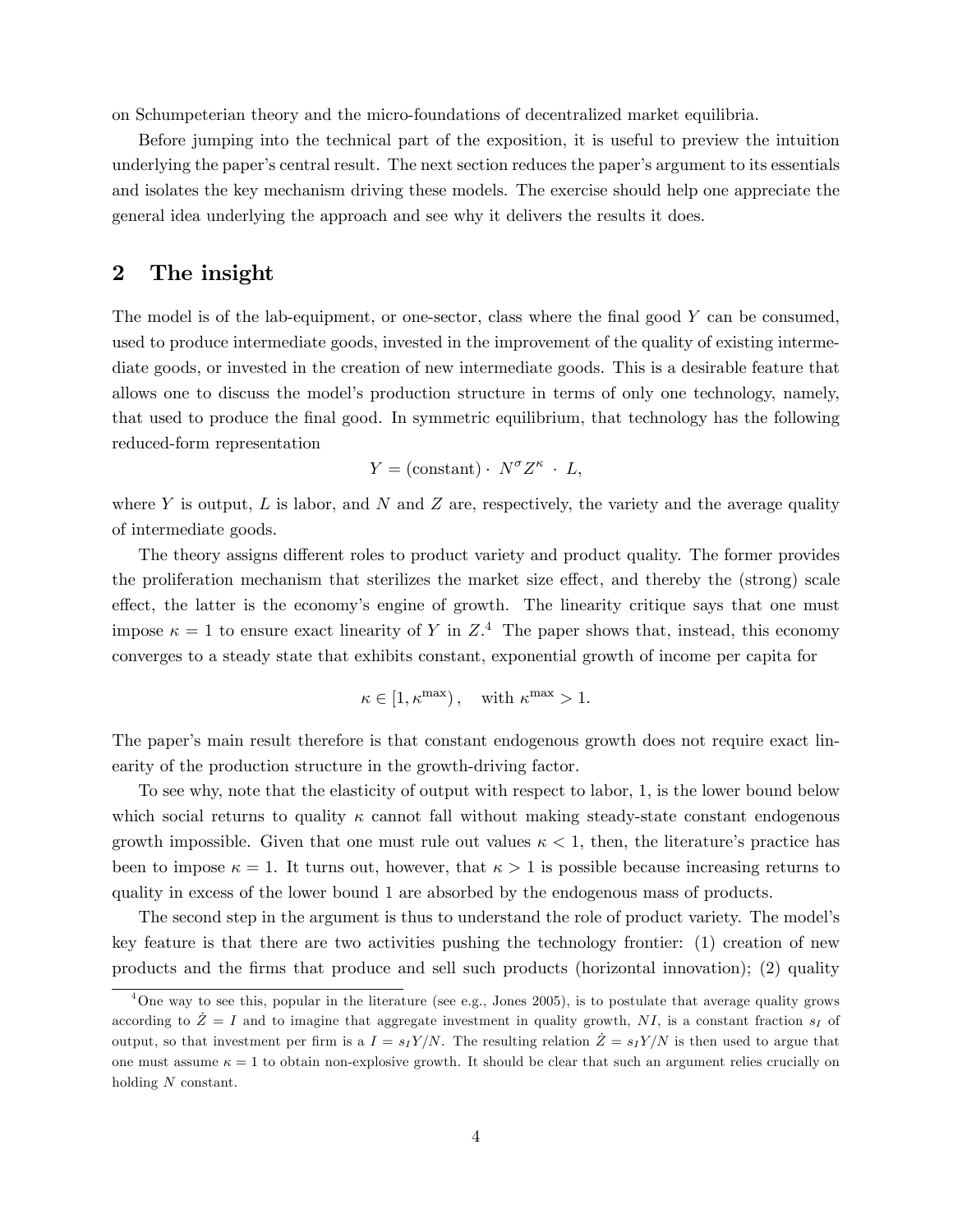improvement through in-house R&D carried out by firms once in existence (vertical innovation). Accordingly, *N* is the mass of products/firms competing in the marketplace, a broader concept than just product variety. The model's conditions characterizing agents' behavior say that these returns are functions of the quality-adjusted gross cash flow of the firm:

$$
x_i \equiv \frac{X_i (P_i - 1)}{Z_i} = \frac{\text{gross cash flow}}{\text{quality}},
$$

where  $P_i$  is the price the firm charges,  $X_i$  is the quantity it sells, 1 is the marginal cost of production in units of final output, and  $Z_i$  is the quality level achieved by the firm. In symmetric equilibrium, this expression becomes

$$
x = (\text{constant}) \cdot \underbrace{\frac{Y}{Z}}_{\text{quality-adjusted market size}} \cdot \underbrace{\frac{1}{N}}_{\text{market share}} = (\text{constant}) \cdot \frac{Z^{\kappa - 1}L}{N^{1 - \sigma}}.
$$

If we think of the model's steady state as a situation with unchanging incentives, in this setup this means looking for solutions with constant rate of return to innovation and, therefore, for solutions with constant quality-adjusted gross cash flow.

The first equality in the expression above says that quality-adjusted gross cash flow, *x*, is constant if the mass of firms, *N*, grows at the same rate as the quality-adjusted size of the market, *Y*/*Z*. That is, *if entry sterilizes the quality-adjusted market size effect*. This *market share effect* is the core of the endogenous market structure mechanism which holds independently of the model's general equilibrium structure because it is an industry-level mechanism.

The second equality shows how the mechanism plays out in general equilibrium, that is, once we consider the aggregate determinants of quality-adjusted market size. In this setup, these determinants are the supply of labor, *L*, and the aggregation process that yields the social returns to variety, N, and average quality, Z, which differ from the private returns. The restriction  $\sigma < 1$  ensures that the market share effect in the intermediate goods market  $\sim N$  at the denominator of the ratio  $Y/NZ$  – dominates over the love-of-variety effect in final production, and thereby that the mass of firms/products ends up at the denominator of the expression for the the quality-adjusted gross cash flow of the firm. This expression then captures the model's main property: firm-level decisions depend on the quality-adjusted gross cash flow, which is proportional to the firm's sales and thus increasing in anything that shifts the firm's demand curve to the right. The offsetting force to such rightward shifts is entry, which, via the dominant market share effect, shifts the firm's demand curve to the left.

The expression for the quality-adjusted gross cash flow, then, shows that a steady state with constant *x* is feasible for  $\kappa > 1$  because the market fragmentation mechanism "tames" potentially explosive growth due to increasing returns that look excessive in terms of the traditional theory. To date, such increasing returns have been deemed impossible by a priori reasoning that extrapolates the properties of one-dimensional models.

To see this, consider the traditional view of the world that ignores endogenous market structure. That is, assume *N* exogenous and constant, e.g., set *N* = 1. Then, to rule out explosive behavior *Y*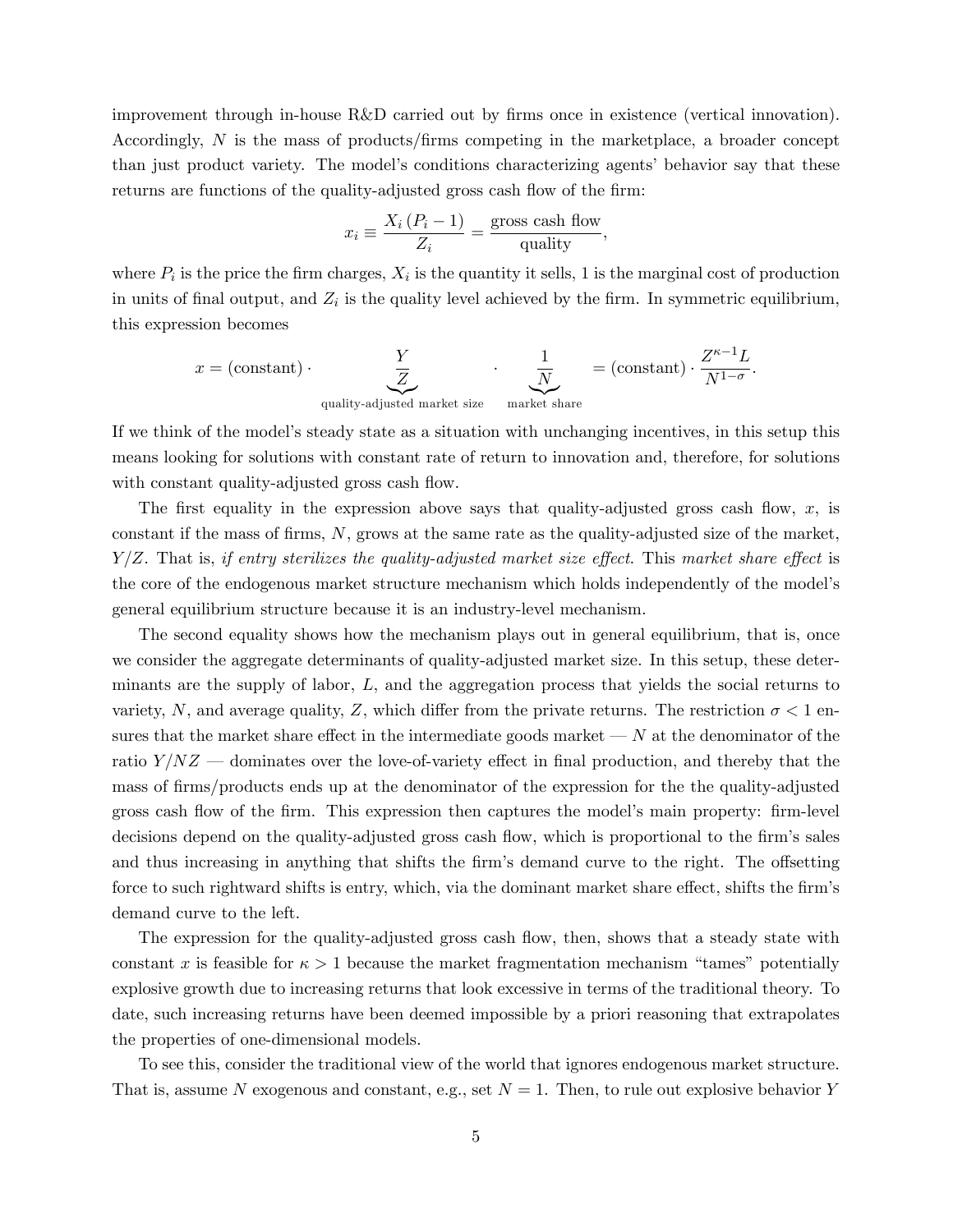must be exactly linear in  $Z$  so to make  $x$  independent of  $Z$ , i.e., one needs to impose the knife-edge condition  $\kappa = 1$ . This is not enough, however. As is well known, to rule out explosive behavior one also needs to assume  $L$  constant because of the strong scale effect.

Such reasoning does not apply to models with two dimensions of technology that play interdependent, *but distinct*, roles: the vertical dimension provides the engine of growth, the horizontal dimension provides the endogenous market structure that sterilizes the market size effect and thereby its two key manifestations:  $(1)$  the strong scale effect, with the associated need to impose constant endowments to rule out explosive behavior due to external forcings (like, e.g., population growth), and (2) the need to impose a knife-edge condition that rules out explosive behavior due to internal "excessive" increasing returns.

## 3 The model: general setup

The economy is closed. To keep things simple, there is no physical capital. All variables are functions of (continuous) time but to simplify the notation the time argument is omitted unless necessary to avoid confusion. The reader familiar with this literature will recognize in the following a one-sector version of the model developed in Peretto (1998).

### 3.1 Households

A representative household consisting of a continuum of identical members supplies labor and trades assets in competitive markets. The mass of household members, i.e., population size, is  $L(t) = L_0 e^{\lambda t}$ ,  $L_0 \equiv 1$ , where  $\lambda \geq 0$  so that the model allows for zero or even negative population growth. Each household member is endowed with one unit of time and there is no labor-leisure choice. Consequently, *L*(*t*) is the household's total endowment of labor, which equals its supply of labor. The household has preferences

$$
U(0) = \int_0^\infty e^{-(\rho - \lambda)t} \frac{(C(t)/L(t))^\eta - 1}{\eta - 1} dt, \quad \rho > \max\{0, \lambda\}, \ \eta > 0
$$
 (1)

where 0 is the point in time when the household makes decisions,  $\rho$  is the individual discount rate,  $\eta$  is the inverse of the intertemporal elasticity of substitution and  $C(t)$  is aggregate consumption. The household's flow budget constraint is

$$
\dot{A} = rA + wL - C,\tag{2}
$$

where *A* is assets holding and *r* is the rate of return on assets. The intertemporal consumption plan that maximizes (1) subject to (2) then consists of the Euler equation

$$
r = \rho + \eta \left(\frac{\dot{C}}{C} - \lambda\right),\tag{3}
$$

the budget constraint (2) and the usual boundary conditions.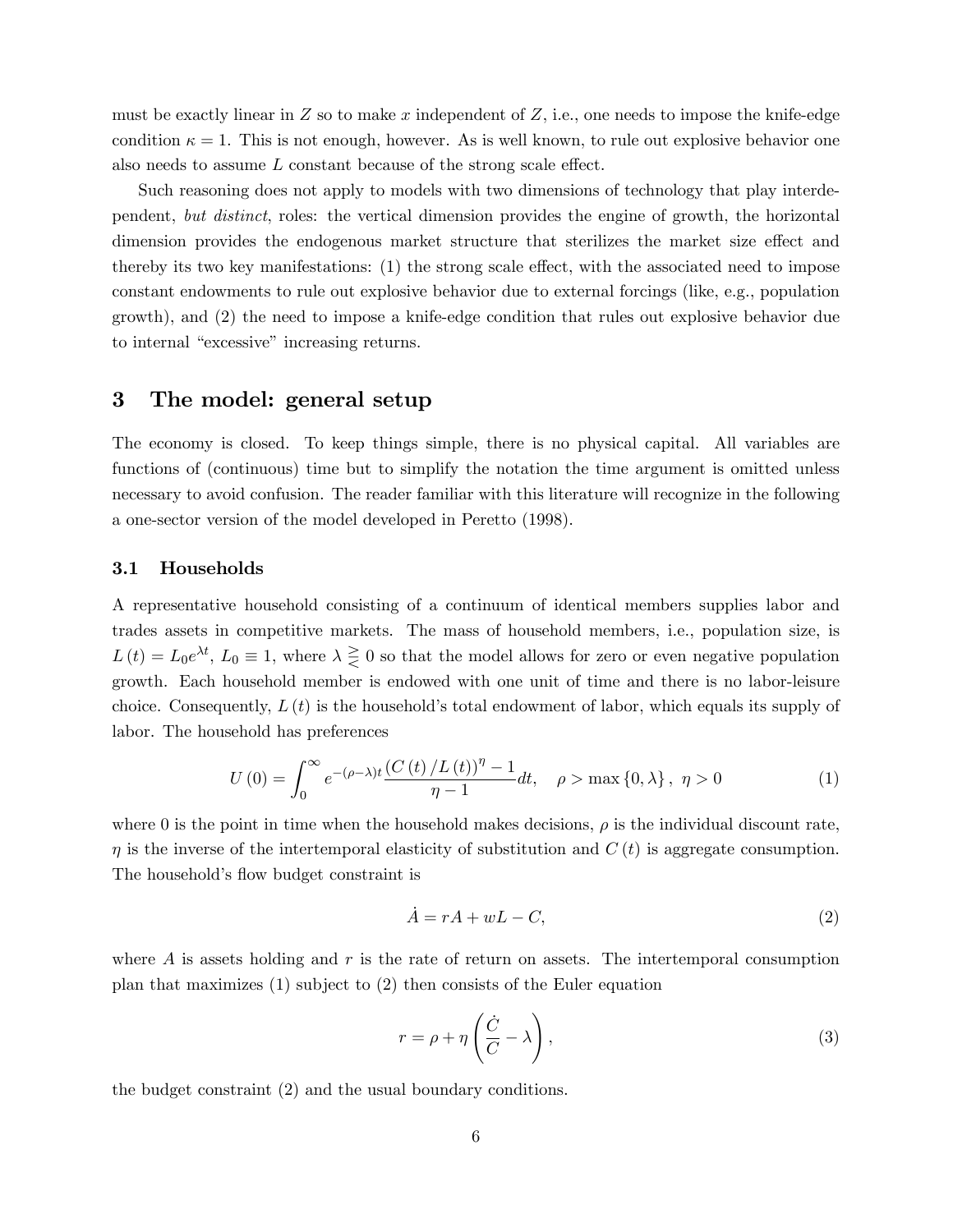#### 3.2 Final producers

A competitive representative firm produces a final good *Y* that can be consumed, used to produce intermediate goods, invested in the improvement of the quality of existing intermediate goods, or invested in the creation of new intermediate goods. The final good is the numeraire so its price is  $P_Y \equiv 1$ . The production technology is

$$
Y = \int_0^N X_i^{\theta} \left( Z_i^{\alpha} Z^{\kappa - \alpha} \frac{L}{N^{1-\sigma}} \right)^{1-\theta} di, \quad 0 < \theta, \alpha < 1
$$
 (4)

where  $N$  is the mass of non-durable intermediate goods,  $X_i$  is the quantity of good  $i$  and  $L$  is labor. Given the inelastic labor supply of the household and the one-sector structure of the model, labor market clearing yields that employment in the final sector is equal to population size. Quality is the good's ability to raise the productivity of labor: the contribution of good *i* depends on its own quality,  $Z_i$ , and on average quality  $Z = \int_0^N (Z_j/N) \, dj$ . The parameters  $\sigma$  and  $\kappa$  measure social returns to variety and quality (see below for the formal argument). There are no restrictions on  $\sigma$ and  $\kappa$  for now, stressing that the model requires no a priori linearity assumption with respect to *N* or *Z*. The first-order conditions for the profit maximization problem of the final producer yield that each intermediate producer faces the demand curve

$$
X_i = \left(\frac{\theta}{P_i}\right)^{\frac{1}{1-\theta}} Z_i^{\alpha} Z^{\kappa-\alpha} \frac{L}{N^{1-\sigma}},\tag{5}
$$

where  $P_i$  is the price of good *i*. Let *w* denote the wage. The first-order conditions then yield that the final producer pays total compensation

$$
\int_0^N P_i X_i di = \theta Y \quad \text{and} \quad wL = (1 - \theta) Y \tag{6}
$$

to intermediate goods and labor suppliers, respectively.

## 3.3 Intermediate producers

The typical intermediate firm operates a technology that requires one unit of final output per unit of intermediate good and a fixed operating cost  $\phi Z_i$ , also in units of final output.<sup>5</sup> Using the demand schedule  $(5)$  yields the firm's gross profit (i.e., profit before R&D) as

$$
\Pi_i = (P_i - 1) \left(\frac{\theta}{P_i}\right)^{\frac{1}{1-\theta}} Z_i^{\alpha} Z^{\kappa - \alpha} \frac{L}{N^{1-\sigma}} - \phi Z_i.
$$
\n<sup>(7)</sup>

Because  $\alpha < 1$  the firm's gross profit is concave in  $Z_i$ . The firm can increase quality according to the technology

$$
\dot{Z}_i = I_i,\tag{8}
$$

<sup>&</sup>lt;sup>5</sup>Modeling the fixed cost as  $\phi Z_i^{\varphi} Z^{1-\varphi}$ ,  $0 \le \varphi \le 1$ , complicates the analysis without changing the results. Setting  $\phi = 0$  reduces this model to the exact one-sector version of Peretto (1998).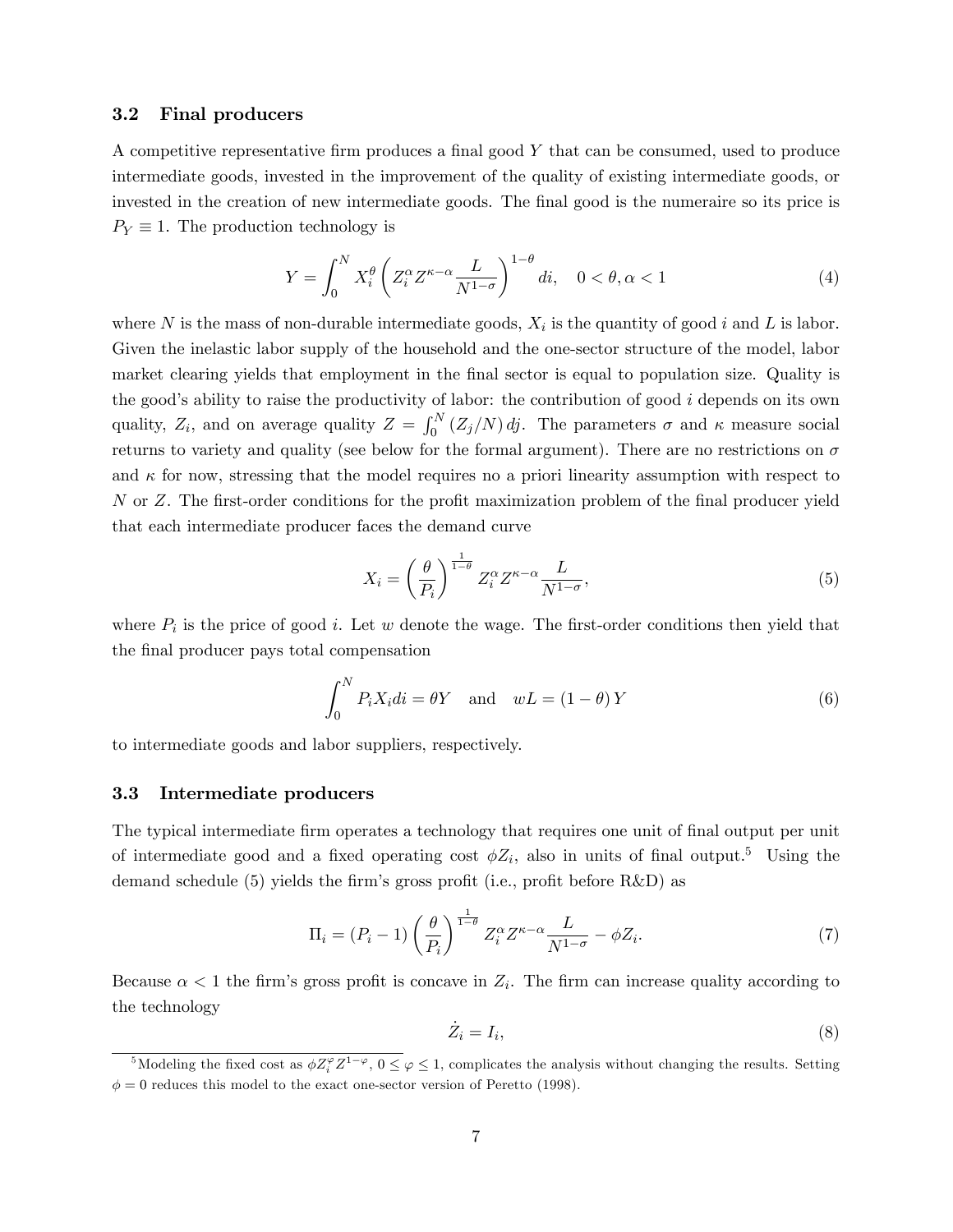where  $I_i$  is firm-level quality-improving R&D investment in units of final output. The firm chooses the time path of its product's price,  $P_i(t)$ , and its R&D,  $I_i(t)$ , to maximize

$$
V_i(0) = \int_0^\infty e^{-\int_0^t r(s)ds} \left[\Pi_i(t) - I_i(t)\right] dt
$$
\n(9)

subject to  $(8)$  and  $(7)$ , where r is the interest rate and 0 is the arbitrary point in time when the firm makes decisions. The firm takes average quality, *Z*, in (7) as given. The characterization of the firm's decision yields a symmetric equilibrium where

$$
r = \alpha \frac{(P-1)X}{Z} - \phi \tag{10}
$$

is the return to quality innovation (see the Appendix for the derivation).

### 3.4 Entry

To start up activity an entrant must sink β*Z* units of final output. It is useful to write this assumption in terms of a production function for new products/firms, i.e.,

$$
\dot{N} = \left(\frac{1}{\beta Z}\right) \cdot E,
$$

where *E* is aggregate variety-expanding investment in units of the final good. Alternatively, one can refer to *E* as aggregate investment in entrepreneurship. Because of the sunk setup cost, the new firm cannot supply an existing good in Bertrand competition with the incumbent monopolist but introduces a new good that expands product variety. New firms finance entry by issuing equity and enter at the average quality level (this simplifying assumption preserves symmetry of equilibrium at all times). Entry is positive if the value of the firm is equal to its setup cost, i.e., if the free-entry condition  $V_i = \beta Z$  holds. Taking logs and time derivatives of the free-entry condition and of the valuation equation (9), imposing symmetry, and using the expression for the gross profit (7) yields the return to variety innovation

$$
r = \left[\frac{(P-1)X}{Z} - \phi - \frac{I}{Z}\right]\frac{1}{\beta} + \frac{Z}{Z}.\tag{11}
$$

## 4 Robust endogenous growth

This section discusses the paper's main result. It studies the economy's allocation of final output *Y* to consumption, production of intermediates, and, when profitable, vertical and horizontal innovation. It then derives the reduced-form representation of the resulting equilibrium dynamics. Finally, it shows that for  $\kappa \in [1, \kappa^{\max})$ , with  $\kappa^{\max} > 1$ , the process converges to a steady state that exhibits endogenous constant exponential growth.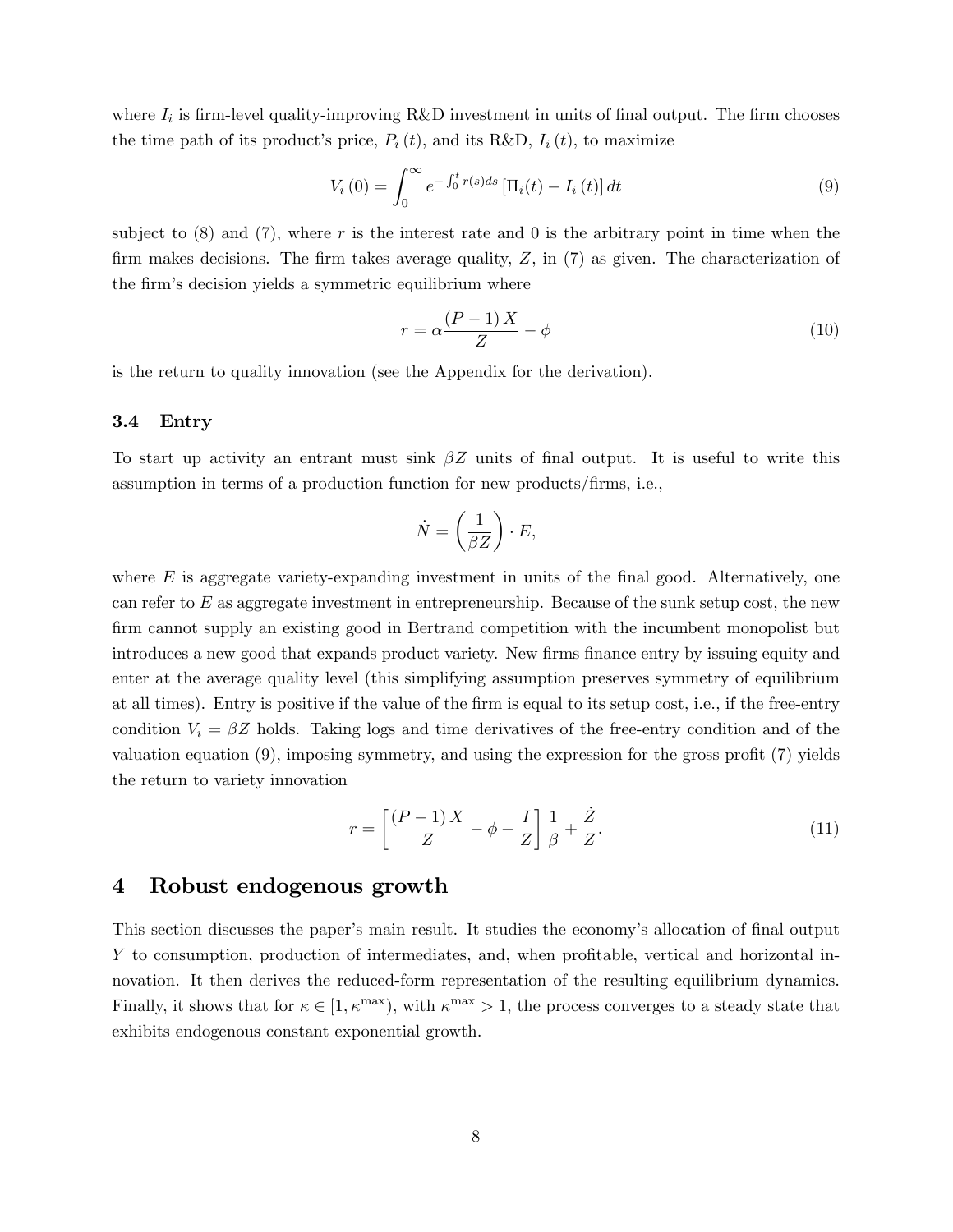#### 4.1 Structure of the equilibrium

Intermediate producers set  $P = 1/\theta$  and in symmetric equilibrium receive  $N \cdot PX = \theta Y$  from the final producer. Consequently,  $NX = \theta^2 Y$ . Imposing symmetry in the production function (4) and using this result to eliminate *X* yields:

$$
Y = \theta^{\frac{2\theta}{1-\theta}} \cdot N^{\sigma} Z^{\kappa} \cdot L. \tag{12}
$$

This reduced-form production function is not linear in *N*, not linear in *Z* and not linear in the combination of the two,  $N^{\sigma}Z^{\kappa}$ , in the precise sense that  $\sigma + \kappa$  is not restricted to be 1.

The definition of gross profit  $(7)$  and equations  $(10)-(11)$  show that the returns to vertical and horizontal innovation depend on the gross cash flow of the firm  $X(P-1)$  – i.e., revenues minus variable production costs – since this is the appropriate measure of profitability for firms that spread fixed costs, including the cost of developing innovations, over their volume of sales. On closer inspection, moreover, one can see that both returns are functions of the quality-adjusted gross cash flow of the firm,  $X(P-1)/Z$ . It is thus useful to define

$$
x \equiv \frac{X(P-1)}{Z} = \frac{\text{gross cash flow}}{\text{quality}}
$$

and use it as the model's stationary state variable.

Recall now that  $P = 1/\theta$  and  $NX = \theta^2 Y$ . Equation (12) then yields

$$
x = (1 - \theta) \frac{\theta Y}{NZ} = (1 - \theta) \theta^{\frac{1 + \theta}{1 - \theta}} \frac{Z^{\kappa - 1} L}{N^{1 - \sigma}}.
$$
\n(13)

The restriction  $\sigma < 1$  ensures that the *market share effect* in the intermediate goods market – *N* at the denominator of the ratio  $\theta Y/NZ$  – dominates over the love-of-variety effect in final production so that the mass of firms ends up at the denominator of the expression for the the quality-adjusted gross cash flow of the firm.<sup>6</sup> Substituting  $(13)$  in  $(10)$  and  $(11)$  the returns to innovation become:

$$
r = \alpha x - \phi; \tag{14}
$$

$$
r = \left(x - \phi - \frac{I}{Z}\right)\frac{1}{\beta} + \frac{\dot{Z}}{Z}.\tag{15}
$$

These expressions capture the model's main property: firm-level decisions depend on the qualityadjusted gross cash flow, which is proportional to the firm's sales and thus increasing in labor use

<sup>&</sup>lt;sup>6</sup>For  $\sigma \geq 1$  entry is self-sustaining and the model degenerates to Romer-style growth. How to interpret this outcome? The general model with both vertical and horizontal innovation nests variety-driven endogenous growth as a special case. The key is that for  $\sigma > 1$  variety is so productive that each new good expands the market by more than it is needed to support itself profitably and thereby fuels further entry. This property is captured by the fact that the mass of firms/products, *N*, ends up at the numerator of the firm's profitability, *x*, signaling that each firm/product is actually making all the others *more* profitable. In this case, the model reverts back to the standard two-sector interpretation of the theory that assigns no special role to endogenous market structure. In fact, under  $\sigma \geq 1$  the incentives to entry become so strong that vertical innovation does not take place – this is the sense in which the model degenerates to the standard variety-expansion story.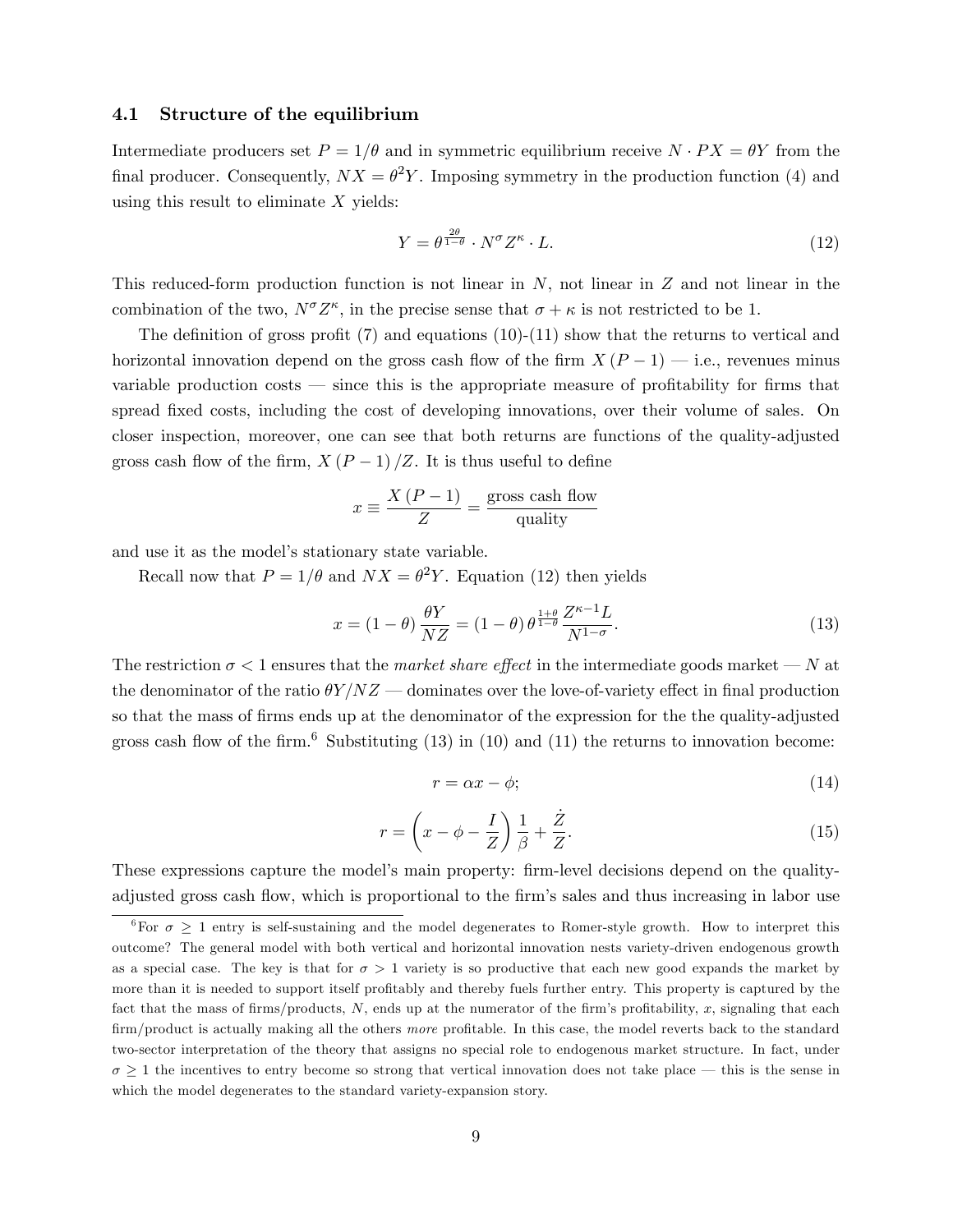in the downstream final sector since production of final goods drives the demand for intermediate goods. It should be clear, thus, that from the viewpoint of the managers of incumbent firms and of the entrepreneurs that set up new firms the critical market size variable is quality-adjusted total expenditure on intermediates,  $\theta Y/Z$ . This structure yields a transparent characterization of how the state of the economy drives incentives for quality and variety innovation and thus it allows one to study the conditions under which a steady state with positive, non-explosive growth exists and whether such steady state is stable.

To see this more precisely, let

$$
z \equiv \frac{\dot{Z}}{Z}
$$
 and  $n \equiv \frac{\dot{N}}{N}$ 

be, respectively, the rates of vertical and horizontal innovation. Also let

$$
c\equiv \frac{C}{Y}
$$

be the consumption-output ratio. In equilibrium, the two rates of innovation and the associated rate of return can be written as three functions,  $z(x)$ ,  $n(x, c)$  and  $r(x)$ , that have properties, characterized in detail below, dictated by the no-arbitrage condition that variety and quality innovation deliver the same rate of return and by the additional general-equilibrium conditions of the economy. In particular, the quality-adjusted gross cash flow,  $x$ , obeys the differential equation

$$
\frac{\dot{x}}{x} = \underbrace{\lambda + (\kappa - 1) z(x)}_{\text{market growth}} - \underbrace{(1 - \sigma) n(x, c)}_{\text{market fragmentation}}.
$$
\n(16)

To appreciate the mechanism at work here, it is useful to stress that thus far we have been dealing with a variable per firm, not per capita. The difference in denominators is crucial. At any point in time, the growth rate of output per capita is:

$$
\frac{\dot{Y}}{Y} - \lambda = \kappa z(x) + \sigma n(x, c). \tag{17}
$$

Comparing (16) to (17) one sees that while the quality-adjusted gross cash flow growth falls with the rate of entry,  $n$ , output per capita growth rises with the rate of entry. This difference is due to the  $\sigma < 1$  restriction that makes the market share effect dominate the love-of-variety effect in the determination of the firm's quality-adjusted gross cash flow. In other words, product variety expansion is good for output growth, and thus for output per capita growth, whereas, on net, it is bad for the growth of the firm's quality-adjusted gross cash flow. Quality growth, in contrast, is good for both output per capita growth and for per firm profit growth.

The general equilibrium system must also account for the dynamics of the consumption-output ratio, *c*, so it must satisfy the equation

$$
\frac{\dot{c}}{c} = \frac{r(x) - \rho}{\eta} - \kappa z(x) - \sigma n(x, c). \tag{18}
$$

The interpretation of this expression is the usual one: equilibrium of the financial market obtains when the rate of return to investment generated by firms is equal to the rate of return on saving demanded by the household.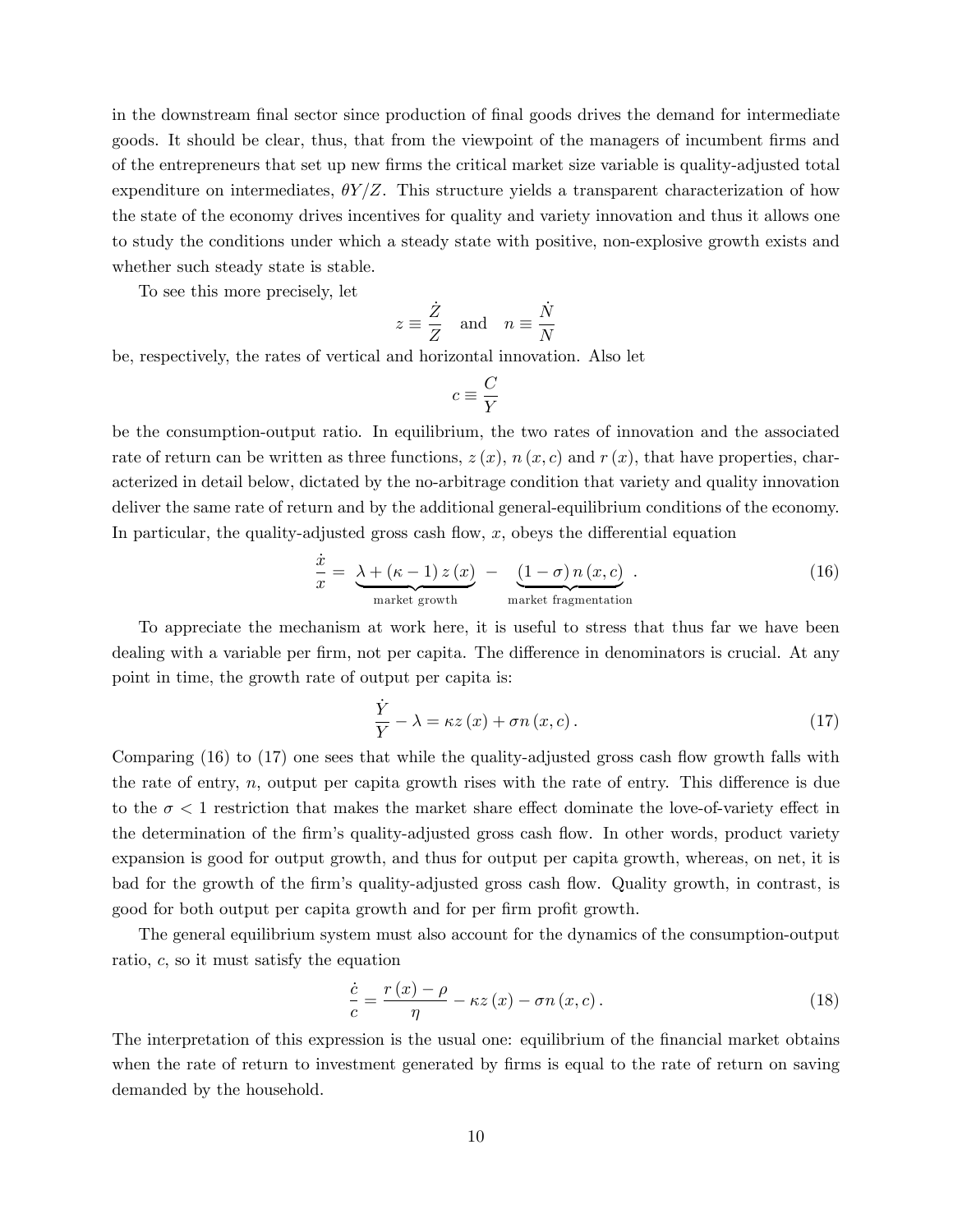#### 4.2 The problem: growth on a knife edge or on a wide highway?

Before proceeding further it is useful to state more precisely the paper's research question. If we think of the model's steady state as a situation with unchanging incentives, in this setup this means looking for solutions with constant rate of return to innovation and, therefore, for solutions with constant quality-adjusted gross cash flow, i.e., constant *x*; see equation (14). The economics of the model then says that the quality-adjusted gross cash flow is constant if the mass of firms, *N*, grows at the same rate as the quality-adjusted size of the market for intermediate goods,  $\theta Y/Z$ . That is, *if entry sterilizes the quality-adjusted market size effect*. It follows that the mass of firms absorbs any upward pressure on market size that makes it grow "in excess" of average quality, *Z*.

It is useful to recall, before studying the mechanism in detail, that thus far the analysis has imposed only one restriction on  $\kappa$  and  $\sigma$ , namely,  $\sigma < 1$  which says that the market share effect dominates over the love-of-variety effect so that in equilibrium the firm's the quality-adjusted gross cash flow *x<sup>i</sup>* is decreasing in the mass of firms/products, *N*. This restriction plus the existence of fixed operating costs implies that *by construction* product variety is not the engine of growth of this economy. The discussion, therefore, concerns the social returns to quality. With this framework in mind, one can ask the following two questions about the degree of social returns to quality,  $\kappa$ .

- What is the lower bound on  $\kappa$  that ensures non-decreasing growth?
- What is the upper bound on  $\kappa$  that ensures non-explosive growth?

The first issue is well understood; the second is at the heart of the linearity critique.

The lower bound on κ follows from the straightforward observation that *the return to the accumulation of the growth-driving factor must be non-decreasing in the factor*. In the context of this paper this means that  $r = \alpha x - \phi$  must be non-decreasing in *Z*, that is *x* must be non-decreasing in *Z*. The upper bound on κ follows from similar reasoning: *the return to the accumulation of the growth-driving factor must be non-increasing in the factor. This means that*  $r = \alpha x - \phi$  must be non-increasing in *Z*, that is, *x* must be non-increasing in *Z*.

The key to the paper's argument, therefore, is equation (13), which describes how the qualityadjusted gross cash flow responds to variety, average quality and the other determinants of market size, namely, employment, *L*. Looking at the equation, two things stand out. First, *x* is nondecreasing in *Z* for  $\kappa \geq 1$ . Hence,  $\kappa = 1$  is the lower bound on  $\kappa$  that gives the non-decreasing property because it makes *x independent* of *Z*. Imposing  $\kappa = 1$  to ensure that constant growth is feasible in steady state, the literature has typically stopped at showing that in general equilibrium the endogeneity of the mass of intermediate goods sterilizes the effect of employment, so that  $x$  is constant in steady state. On reflection, however, it turns out that  $\kappa = 1$  is *not necessary* since the same market fragmentation mechanism that stabilizes x under  $\kappa = 1$  can stabilize it under  $\kappa > 1$ . If the mass of firms can absorb changes in employment, *L*, then it can also absorb changes in  $Z^{\kappa-1}$ .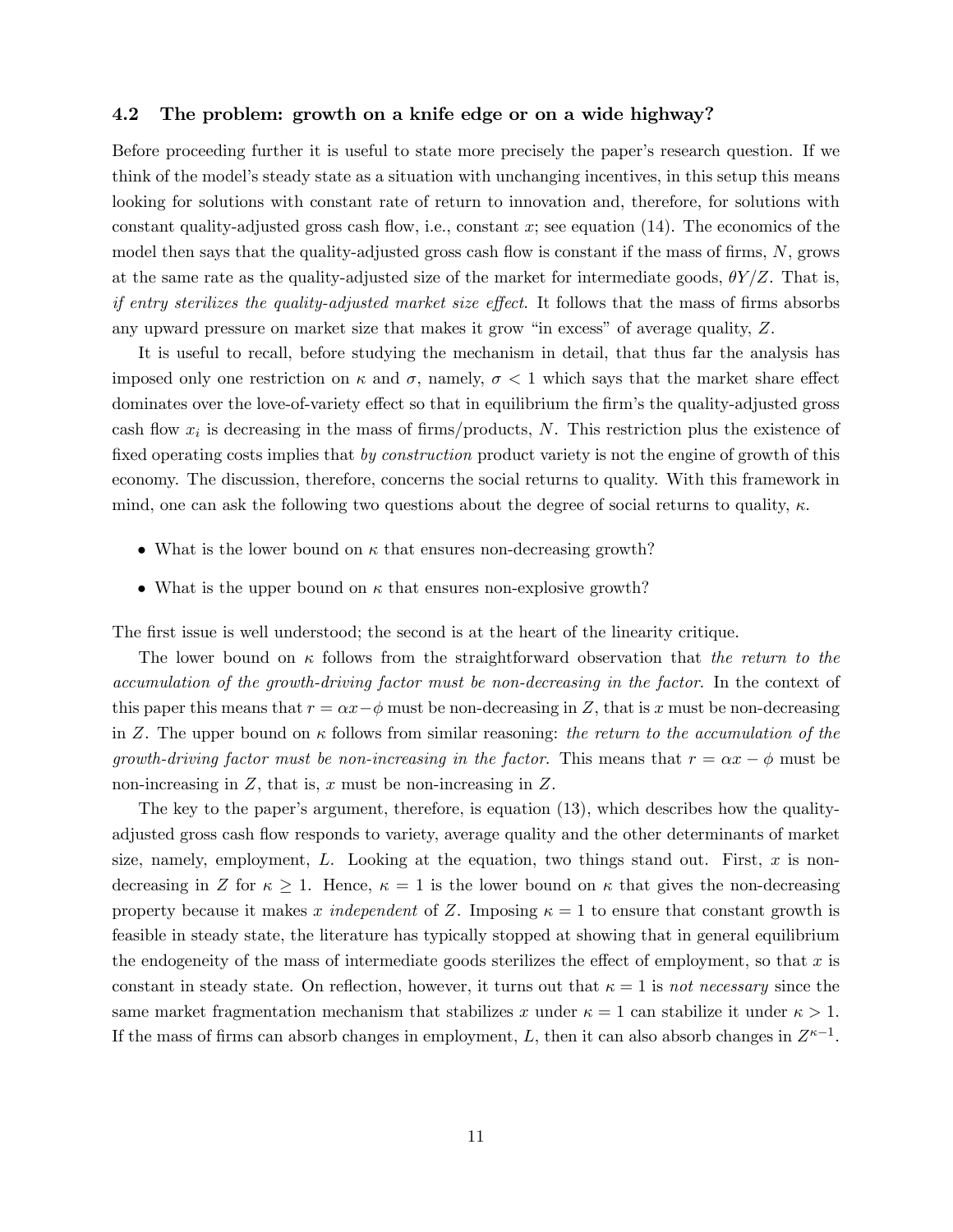### 4.3 The main result

A key step in the characterization of the model's equilibrium is the construction of the two functions mentioned above,  $z(x)$  and  $n(x, c)$ , that describe the rates of vertical and horizontal innovation. The properties of these functions are dictated by the no-arbitrage condition that variety and quality innovation deliver the same rate of return. Specifically, the functions are built by comparing the rates of return to vertical and horizontal innovation, and checking whether they can be equal or one of the two activities is return-dominated and shuts down. Moreover, the two rates of return must be compared to the reservation rate of return demanded by households. The resulting noarbitrage conditions identify regions of the state space  $x \in (\phi, \infty)$  where investment in variety innovation and/or investment in quality innovation are zero. Depending on the location and shape of these regions, there exist two classes of transition paths: one where the economy activates variety innovation first and one where it activates quality innovation first. Either way, the economy converges to the region of state space where both variety and quality innovation take place. In that region it is possible to have the steady state with constant, exponential growth.

#### 4.3.1 Existence

The no-arbitrage condition between quality and variety innovation, i.e., equalization of the returns in equations  $(14)-(15)$ , yields

$$
z(x) = \begin{cases} 0 & \phi \le x \le x_Z \equiv \frac{\beta - 1}{\beta \alpha - 1} \phi \\ \frac{\beta \alpha - 1}{\beta - 1} x - \phi & x > x_Z \end{cases}
$$
 (NA)

Given its construction, we refer to this equation as the *no arbitrage locus*. It's worth noting that in this specification of the model the investment rate of incumbents,  $I/Z = z$ , is determined solely by the equalization of returns to quality and variety innovation and depends on the rest of the general-equilibrium conditions of the model only indirectly, that is, through quality-adjusted firm size, x. The next section discusses a specification that relaxes this property and allows  $I/Z = z$  to depend directly on the whole general equilibrium structure.

The rate of return to innovation arising from the no-arbitrage condition is

$$
r(x) = \begin{cases} \frac{1}{\beta}(x - \phi) & \phi \le x \le x_Z \\ \alpha x - \phi & x > x_Z \end{cases} . \tag{19}
$$

The remainder of the model's general equilibrium conditions yield

$$
n(x,c) = \begin{cases} \frac{1}{\beta} \left[ \frac{x(1-\theta^2-c)}{\theta(1-\theta)} - \phi \right] & \phi \le x \le x_Z \\ \frac{1}{\beta} \left[ \frac{x(1-\theta^2-c)}{\theta(1-\theta)} - \phi - z(x) \right] & x > x_Z \end{cases}
$$
(20)

The steady-state system is:

$$
\dot{x} = 0:
$$
  $n(x, c) = \frac{\lambda}{1 - \sigma} + \frac{\kappa - 1}{1 - \sigma} z(x);$  (21)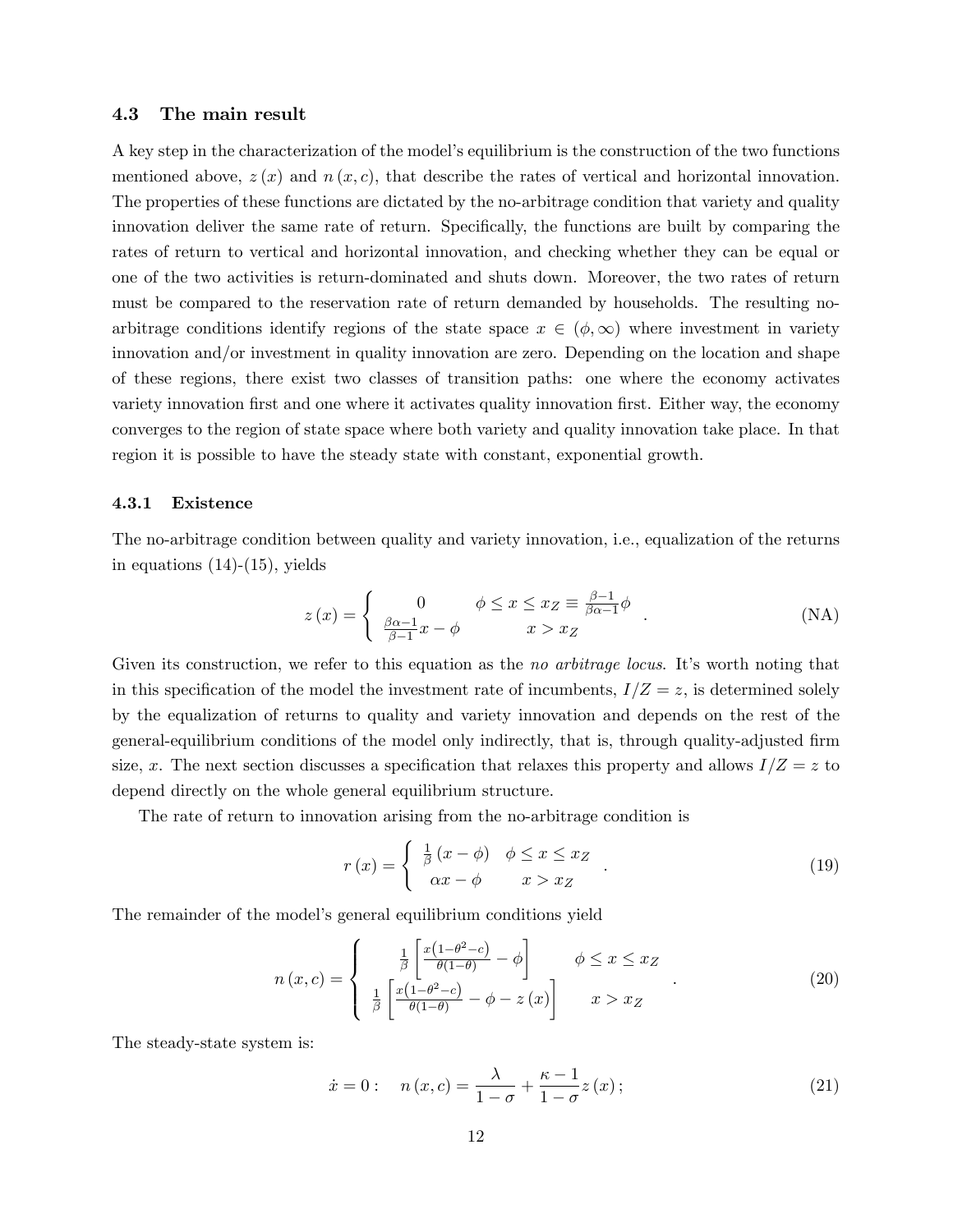$$
\dot{c} = 0: \quad n(x, c) = \frac{r(x) - \rho}{\sigma \eta} - \frac{\kappa}{\sigma} z(x). \tag{22}
$$

Combining these two equations we obtain

$$
z(x) = \begin{cases} 0 & \phi \le x \le \frac{1}{\alpha} \left( \phi + \rho + \eta \frac{\sigma \lambda}{1 - \sigma} \right) \\ \frac{1 - \sigma}{\kappa - \sigma} \left( \frac{\alpha x - \phi - \rho}{\eta} - \frac{\sigma \lambda}{1 - \sigma} \right) & x > \frac{1}{\alpha} \left( \phi + \rho + \eta \frac{\sigma \lambda}{1 - \sigma} \right) \end{cases}
$$
(GE)

Given its construction we refer to this equation as the *general equilibrium locus*.

The steady state is the intersection in  $(x, z)$  space of  $(NA)-(GE)$ . By construction, the economy is at all times on the (NA) locus while the (GE) locus has the property that to its left *x* grows and to its right it shrinks. The formal derivation of this property is in the next subsection but already at this stage of the analysis the intuition is clear. Points to the right of the locus are combinations of *x* and *z* where quality-adjusted firm size is too large, given what incumbents spend on quality innovation, and there is room left for entrants to compete away the associated profits; accordingly, the rate of entry is high and causes quality-adjusted firm size to fall. Points to the left of the locus, in contrast, are combinations of *x* and *z* where quality-adjusted firm size is too small, given what incumbents spend on quality innovation, so that the rate of entry is low causing quality-adjusted firm size to rise. With the aid of Figure 1 we can then establish the following result.

**Proposition 1** *The system (NA)-(GE) has a unique solution*  $(x^*, z^*)$ *, with*  $x^* > x_Z$  *and*  $z^* > 0$ *, that is stable under the model's dynamics if and only if line (GE) intersects line (NA) from below, that is, if and only if the following slope and intercept conditions hold:*

$$
slope \qquad \frac{1-\sigma}{\kappa-\sigma} \frac{\alpha}{\eta} > \frac{\beta\alpha-1}{\beta-1};\tag{23}
$$

$$
intercept \qquad \rho + \frac{\lambda \eta \sigma}{1 - \sigma} > \phi \frac{1 - \alpha}{\beta \alpha - 1}.
$$
\n(24)

*The slope condition (23) can be rearranged as*

$$
\kappa < \kappa^{\max} \equiv 1 + (1 - \sigma) \left( \frac{1}{\eta} \frac{\beta - 1}{\beta - 1/\alpha} - 1 \right). \tag{25}
$$

The intuition for this result follows from its construction. It is useful to proceed in two steps. First consider equations  $(21)-(22)$  and think of the steady state as the intersection in  $(x, n)$  space of two straight lines. According to  $(NA) z(\phi) = 0$ . Thus, line (22) cuts the horizontal axis at a positive value of *x* while line (21) has a positive intercept. Therefore, an intersection exists if and only if the former is steeper than the latter, i.e., if and only if:

$$
\frac{r'(x)}{\sigma \eta} - \frac{\kappa}{\sigma} z'(x) > \frac{\kappa - 1}{1 - \sigma} z'(x) \,. \tag{26}
$$

Equations (NA) and (19) say that this condition is surely satisfied for  $x \le x_Z$  since  $z'(x) = 0$  and  $r'(x)=1/\beta$ . For  $x>x_Z$ , instead,  $z'(x)=\frac{\beta\alpha-1}{\beta-1}$  and  $r'(x)=\alpha$ ; manipulating terms then yields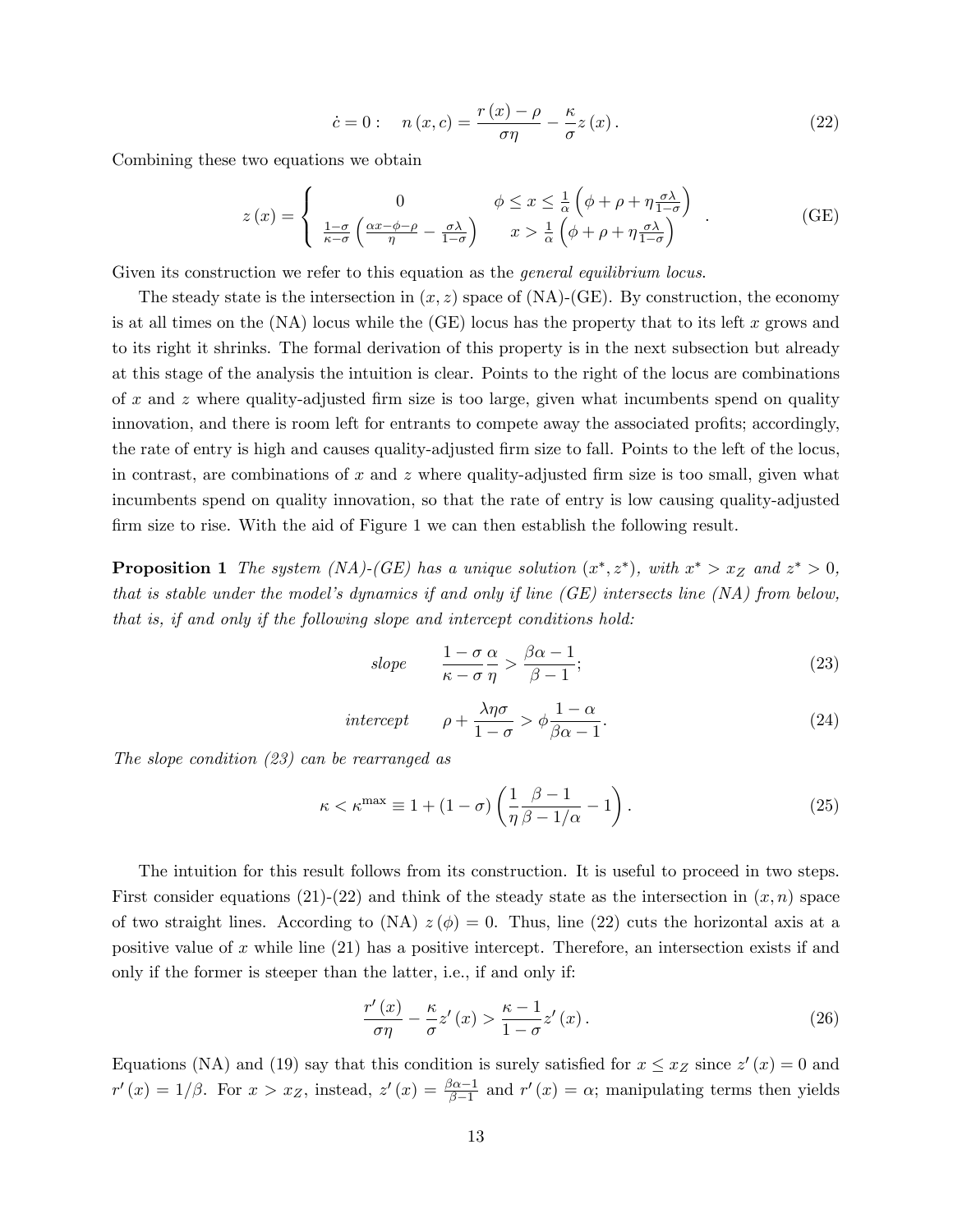

Figure 1: Existence of the steady state with constant exponential growth when entry cost is β*Z*

the slope condition (23). The next step is to check that  $x^*$  does in fact yield  $z^* > 0$ . Substituting *x*<sup>∗</sup> in (NA) yields this requirement as the intercept condition (24).

This procedure highlights that the model: (i) always has a steady state; (ii) nests as a corner solution, occurring when either one of conditions  $(23)-(24)$  fails, the semi-endogenous growth case where  $\bar{z}=0$  and  $\bar{n}>0$  if and only if population growth is positive; (iii) allows for a steady state with endogenous exponential growth, occurring when both conditions  $(23)-(24)$  hold, that is the solution of a linear equation in quality-adjusted firm size, *x*. Accordingly, we can summarize the steady state as follows:

$$
(\bar{x}, \bar{n}, \bar{z}) = \left(\frac{\phi + \rho}{\alpha}, \frac{\lambda}{1 - \sigma}, 0\right) \text{ if either of conditions (23)-(24) fails;}
$$

$$
(x^*, n^*, z^*) = \left(x^*, \frac{\lambda + (\kappa - 1)z^*}{1 - \sigma}, z^*\right) \text{ if both conditions (23)-(24) hold,}
$$

where, solving jointly (NA)-(GE):

$$
x^* = \frac{\left(\frac{1}{\eta} - \frac{\kappa - \sigma}{1 - \sigma}\right)\phi + \frac{\sigma\lambda}{1 - \sigma} + \frac{\rho}{\eta}}{\frac{\alpha}{\eta} - \frac{\beta\alpha - 1}{\beta - 1}\frac{\kappa - \sigma}{1 - \sigma}};\quad z^* = \frac{\frac{\sigma\lambda}{1 - \sigma} + \frac{\rho}{\eta} - \frac{1 - \alpha}{\beta\alpha - 1}\frac{\phi}{\eta}}{\frac{\beta - 1}{\beta\alpha - 1}\frac{\alpha}{\eta} - \frac{\kappa - \sigma}{1 - \sigma}}.
$$

Equation (17) yields the associated growth rate of output per capita:

$$
\left(\frac{\dot{Y}}{Y}\right)^{*} - \lambda = \kappa z^{*} + \sigma n^{*} = \kappa z^{*} + \frac{\sigma \lambda + \sigma (\kappa - 1) z^{*}}{1 - \sigma} = \frac{\kappa - \sigma}{1 - \sigma} z^{*} + \frac{\sigma \lambda}{1 - \sigma}.
$$

This solution makes clear that in steady state the model's engine of growth is product quality. Product variety plays a supporting role, crucial for the stability of the system, soaking up the growth of the size of the market to stabilize quality-adjusted profitability and thereby the economy's interest rate.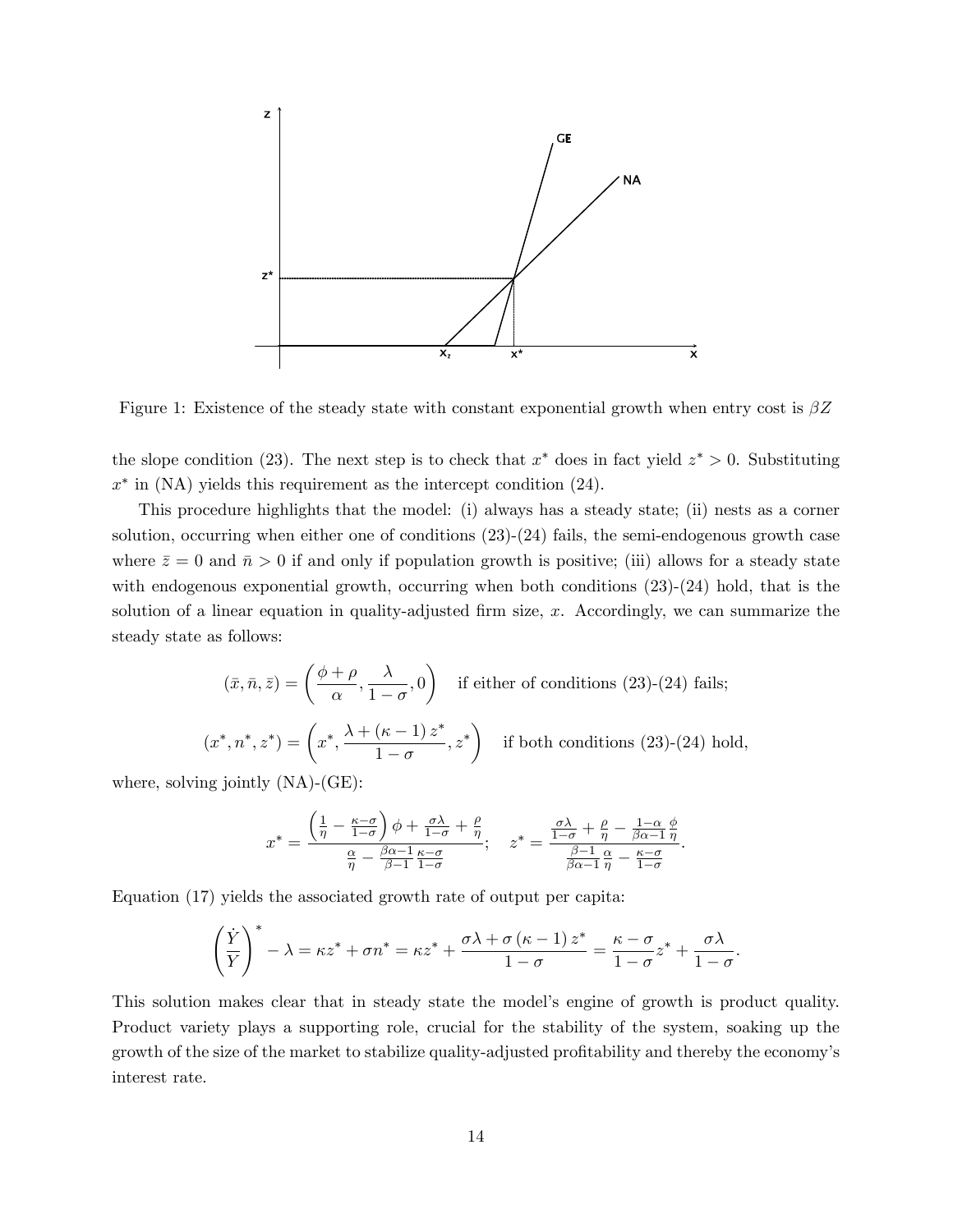#### 4.3.2 Dynamics and stability

We now turn to the dynamics of the model. The results are best understood qualitatively; see the appendix for the algebraic details. First, recall that we are characterizing the dynamical system (16)-(18), where the key ingredients are the two functions  $z(x)$  and  $n(x, c)$  discussed above. The analysis is standard except that it must pay attention to the potential corner solutions due the non-negativity constraints that apply to investment in entry and to investment in quality. These corner solutions identify regions of state space where *z* and/or *n* are zero.



Figure 2: Example of transitional dynamics

Figure 2 provides an example of the type of transitional dynamics that the model produces. The pattern that emerges consists of three cases identified by the progression upward of the  $\dot{c}=0$ locus relative to the other loci.

- 1. The  $\dot{c} = 0$  locus intersects the  $\dot{x} = 0$  locus for  $x < x_Z$ . Two paths are possible: (i) the saddle path going to the steady state  $(\bar{x}, \bar{c})$  starts at  $x = \phi$  below the point  $c = 1 - \theta$ ; (ii) the saddle path going to  $(\bar{x}, \bar{c})$  intersects the boundary of the unfeasible region at some value  $\phi < x < x_Z$ . Path (i) features entry all the time; path (ii) features no entry initially, until the economy turns it on when market size is sufficiently large.
- 2. The  $\dot{c} = 0$  locus is higher and intersects the  $\dot{x} = 0$  locus for  $x > x_Z$ . The same two paths as above are possible with the difference that in both cases the economy eventually enters the region  $x > x_Z$ , activates quality growth and converges to the steady state  $(x^*, c^*)$ .
- 3. The  $\dot{c} = 0$  locus is so high that it intersects the boundary of the unfeasible region for  $x > x_Z$ . Two paths are possible: (i) the saddle path going to  $(x^*, c^*)$  intersects the boundary of the unfeasible region for some value  $x < x_Z$ ; (ii) the saddle path going to  $(x^*, c^*)$  intersects the boundary of the unfeasible region for some value  $x > x_Z$ . Path (i) has the same features as those above; path (ii) features no entry initially, a phase of no entry and quality growth, until the economy turns on entry and converges to  $(x^*, c^*)$ .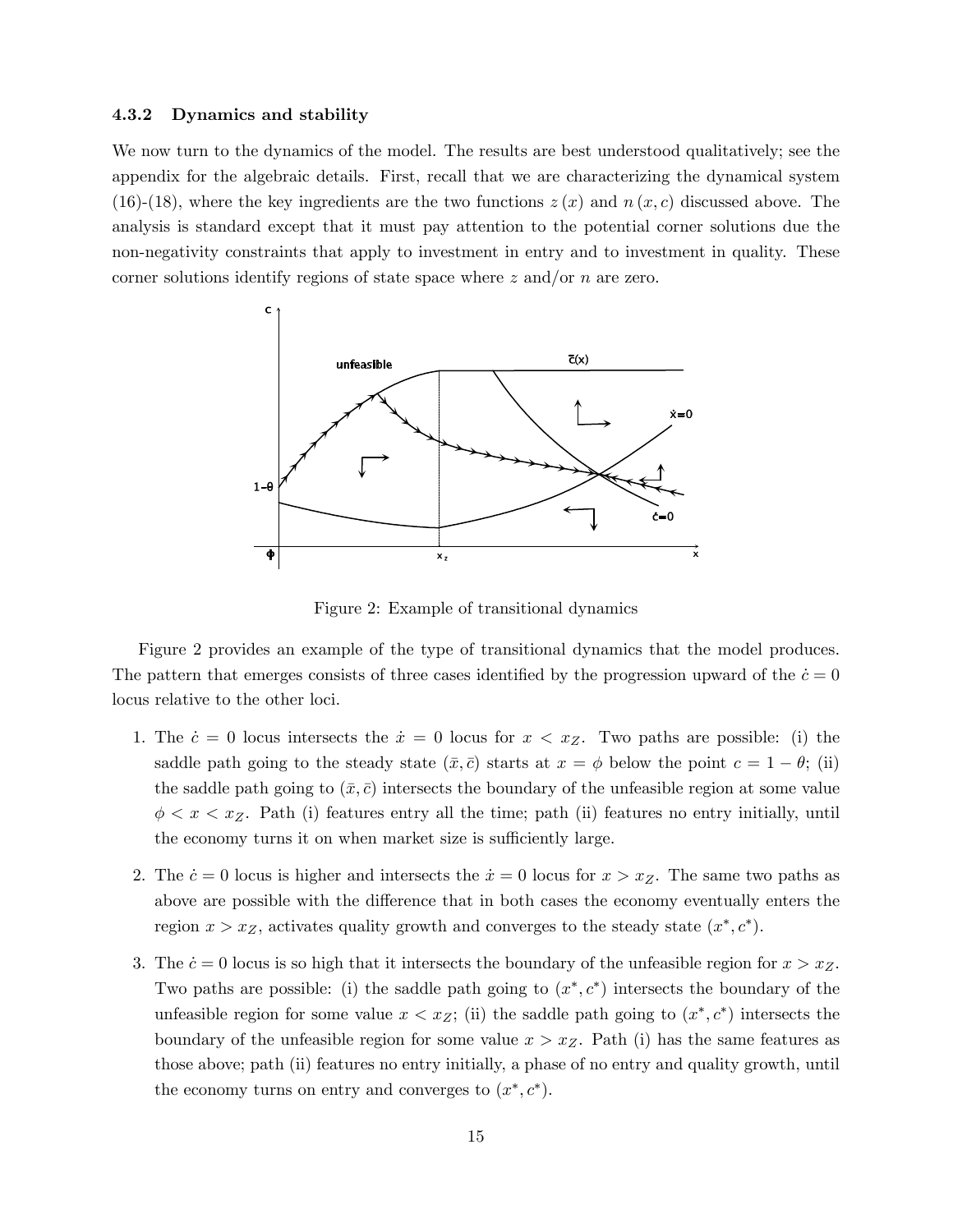Because these dynamics are rather cumbersome, it is best to focus this discussion on the intuition behind the core existence result. The next section works with a specification of the model that yields more transparent dynamics and thus sheds more light on the operating of the key mechanism out of steady state.

## 4.4 Intuition

The intuition behind the result that non-explosive endogenous growth does not require exact linearity of the production structure is as follows. The elasticity of output with respect to labor, 1, is the lower bound below which social returns to quality  $\kappa$  cannot fall without making steady-state constant endogenous growth impossible. But why is  $\kappa > 1$  possible? The answer is that  $\kappa > 1$ yields that quality growth fuels market growth "in excess" of each firm's quality growth but that such "excess" market growth is absorbed by entry. In other words, if social returns to quality are larger than what is needed to support constant exponential growth, the "excess" growth in market size is absorbed by the endogenous mass of firms.

More specifically, Proposition 1 says that  $\kappa > 1$  is feasible because there is a thick region of parameters' space where the market fragmentation mechanism "tames" potentially explosive growth due to increasing returns that look excessive in terms of the traditional theory. To date, such increasing returns have been deemed impossible by a priori reasoning that extrapolates the properties of one-dimensional models. Such reasoning does not apply to models with two dimensions of technology that play interdependent, but distinct, roles: the vertical dimension provides the engine of growth, the horizontal dimension provides the endogenous market structure that *sterilizes the market size effect* and thereby its manifestations — the (strong) scale effect and the need to impose a knife-edge condition that rules out explosive behavior.

#### 4.5 An important special case: zero entry cost

Conditions (23)-(24) allow  $\beta = 0$ . This property is important. It says that the core steady-state results delivered by this class of models *do not depend* on the specifics of the entry technology. This fact has been known for a long time but is often neglected. What it means is that the entry technology does not determine the existence or non-existence of the steady state but determines only (i) how the economy converges to the steady state and (ii) some features of the steady state like, for example, the relationship between growth and endowments that arise from the allocation of resources to vertical or horizontal innovation.

To see this point most vividly, note that under  $\beta = 0$  condition (24) is satisfied for *any* values of the other parameters so that the steady state, if it exists, surely features *z*∗ *>* 0. In other words, the model accommodates zero entry costs naturally: Proposition 1 applies as is and one simply sets  $\beta = 0$  in all the relevant expressions. The only thing that changes is the dynamics. Under zero entry costs the mass of firms, *N*, becomes a jumping variable and, consequently, qualityadjusted firm size, *x*, also becomes a jumping variable. The model then "degenerates" to the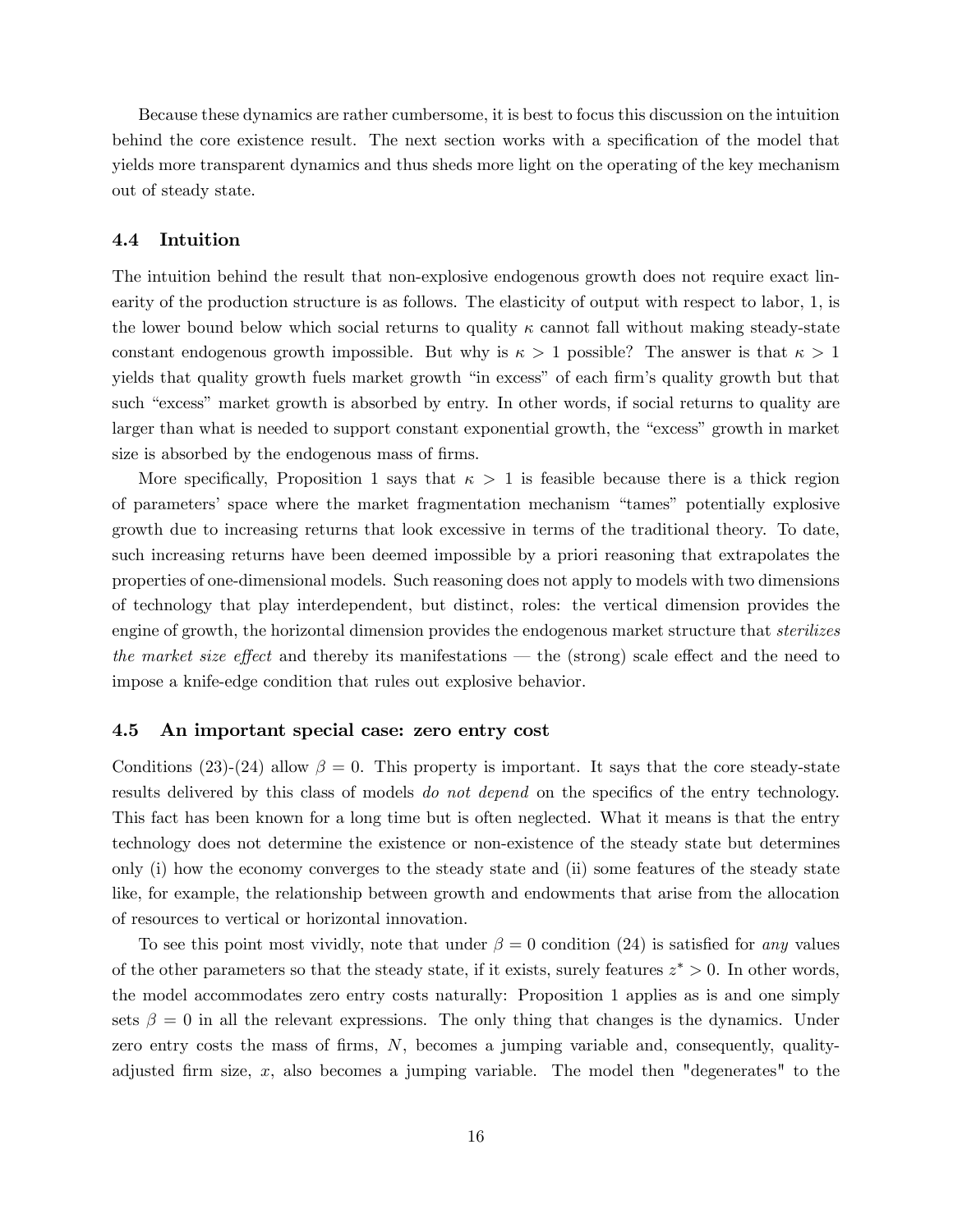straightforward saddle-point dynamics studied in many of the papers cited in the introduction that laid the foundations of the approach.

## 4.6 Additional remarks

It might surprise the reader that the condition determining whether the model delivers steadystate endogenous growth does not depend on  $\kappa$ . On reflection, the property stems from the fact that in this specification the no arbitrage locus (NA) depends only on the parameters driving the *private* returns to innovation. The specification studied in the next section relaxes this feature and produces an extended analog to condition (24) that includes the parameters driving the social returns to innovation,  $\kappa$  and  $\sigma$ .

If we set  $\kappa = 1$  we obtain the conditions that the literature so far has imposed in models of this class. This fact suggests that  $\kappa > 1$  is a natural extension of such models. In the language of Proposition 1, we can say that under the shadow of the linearity critique the literature has been imposing a restriction like  $z'(x) < \alpha/\eta$  without much reflection on what it means. The proposition says that we can allow  $\kappa > 1$  and simply choose parameters to satisfy the condition

$$
z'(x) = \frac{\beta\alpha - 1}{\beta - 1} < \frac{\alpha}{\eta} \frac{1 - \sigma}{\kappa - \sigma} < \frac{\alpha}{\eta}.
$$

This requirement is not hard to meet since it boils down to compensate the larger value of  $\kappa$  with changes in any of  $\beta$ ,  $\alpha$ ,  $\sigma$  or  $\eta$ .

The case  $\eta = 1$  (log utility) yields

$$
\kappa^{\max} \equiv 1 + (1 - \sigma) \frac{1 - \alpha}{\beta - 1} > 1.
$$

It follows that the theory's mechanism fails only when preferences feature high  $\eta$ . More precisely,  $\eta$  needs to be high enough to yield  $\frac{1}{\eta} \frac{\beta - 1}{\beta - 1/\alpha} - 1 \le 0$ . But the property that sufficiently high  $\eta$  kills endogenous growth holds also in the traditional case  $\kappa = 1$ ; it is not specific to the robustness issue discussed in this paper. To see this, it is enough to recall that condition (24) does not contain  $\kappa$ and that it is the one dictating whether the economy converges to the steady state  $(x^*, c^*)$  or to the steady state  $(\bar{x}, \bar{c})$ . Thus, regardless of  $\kappa$ , one can always choose  $\eta$  high enough to enforce the steady state with zero quality growth.

An interesting implication of the mechanism explored in this paper is that steady-state entry is possible even when population growth is zero or even *negative*, i.e.,  $\lambda \leq 0$ .<sup>7</sup> To see this, note that in steady state

$$
n^* = \frac{1}{1-\sigma} \cdot \left[\lambda + (\kappa - 1) z^*\right],
$$

which says that entry is positive as long as quality growth compensates for the potentially negative λ. In fact, this result says that quality growth *causes* variety expansion in that it creates the profit

<sup>&</sup>lt;sup>7</sup>To avoid possible confusion, let me stress that this observation applies to the region  $x > x_Z$ . I have already argued that to get there population growth might be necessary.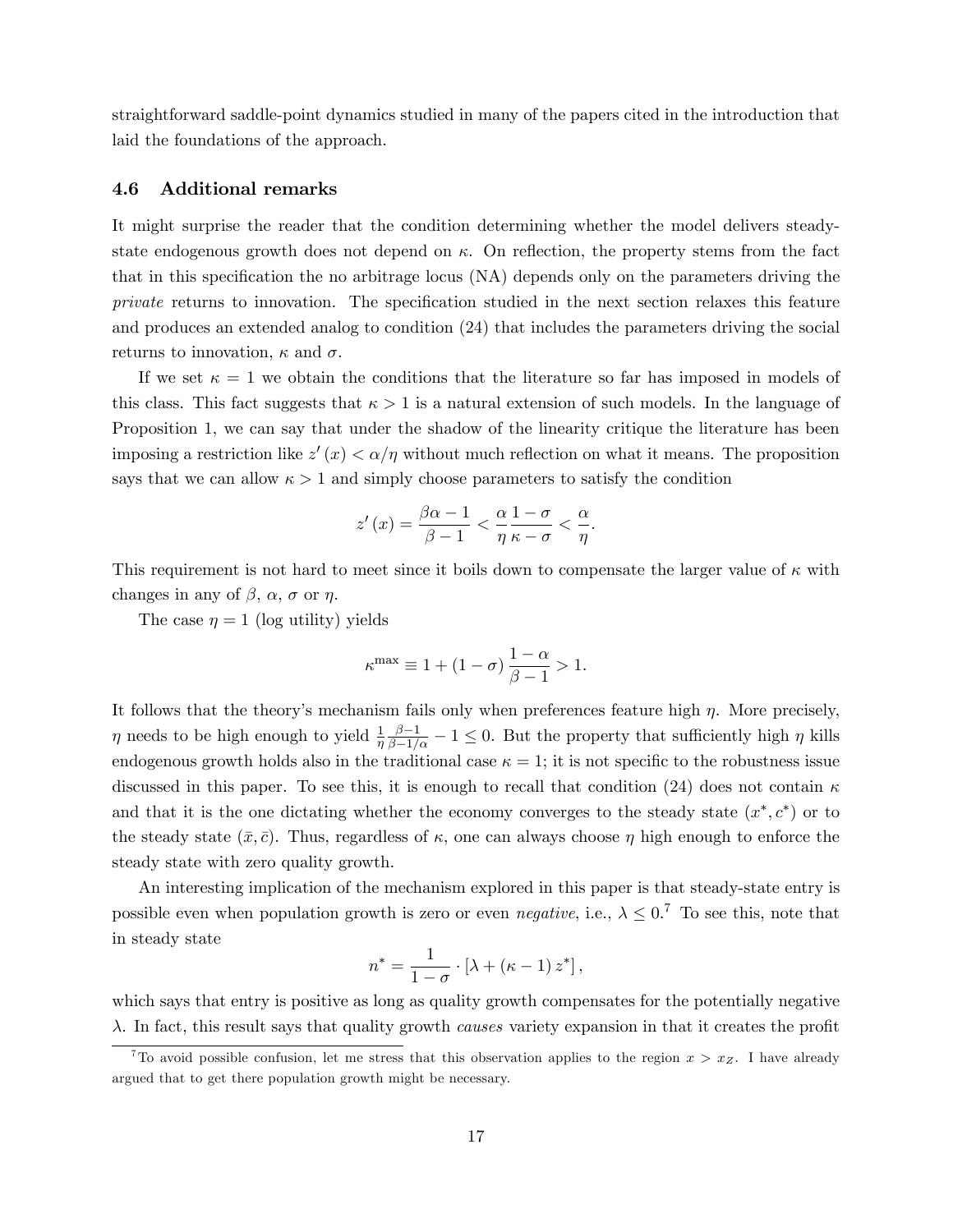opportunity for entrants. In the case  $\lambda = 0$ , we have

$$
n^* = \frac{\kappa - 1}{1 - \sigma} \cdot z^*,
$$

that is, variety expansion is proportional to quality growth.

It is also useful to stress that in this structure there is no add-up-to-one restriction on the parameters regulating returns to scale, as in standard two-sector models, because this is not a two-sector model. As stated, the key to the insight is that in the determination of the return to innovation quality and variety end up at the opposite ends of the ratio θ*Y /NZ* that drives the dynamics of the quality-adjusted gross cash flow, x. Why is this difference so important? Because in a standard two-sector model the quantity of one factor, say human capital, *raises* the marginal product of the other factor, say physical capital. Therefore, in such a view of the world the factors can only reinforce each other in the determination of the returns to investment so that to have non-decreasing, non-explosive growth the overall production structure must have the well-known property that the degrees of social returns in the two sectors add up to one. In the Schumpeterian view of the world, in contrast, the mass of firms/products is not just another factor of production but the measure of endogenous market structure that *lowers* the quality-adjusted gross cash flow of the firm through the dominant market share effect. Consequently, more product variety, while it raises final output, *lowers* the return to vertical (in-house) innovation.

## 5 Alternative specification of entry costs

This section uses an alternative specification of the entry cost. Namely, an entrant must sink β*X* units of final output. In terms of the production function for new products/firms, we now work with

$$
\dot{N} = \left(\frac{1}{\beta X}\right) \cdot E,
$$

where  $E$  is variety-expanding investment in units of the final good. Proceeding as in the previous case, the free-entry condition is  $V = \beta X$  and the associated rate of return to entry is

$$
r = \left[\frac{(P-1)X}{Z} - \phi - \frac{I}{Z}\right]\frac{Z}{\beta X} + \frac{\dot{X}}{X}.
$$

The main differences with respect to the expression used in the previous exercise are that this return is non-linear in *X* and, because in equilibrium  $NX = \theta^2 Y$ , its capital gain/loss component makes it dependent on the growth rate of output  $\dot{Y}/Y$  and on the entry rate  $n = \dot{N}/N$ .

More specifically, this modification of the entry technology adds the following features to the analysis: (i) the entry cost is scaled by average firm size, *X*, and thus, in equilibrium, by market size  $\theta Y$  and by the firm's market share  $1/N$ ; (ii) as a consequence, the wealth-output ratio is constant, i.e.,  $A/Y = NV/Y = \beta\theta^2$ ; (iii) moreover, the innovation rates *z* and *n* are determined at any point in time by the full general-equilibrium structure of the model.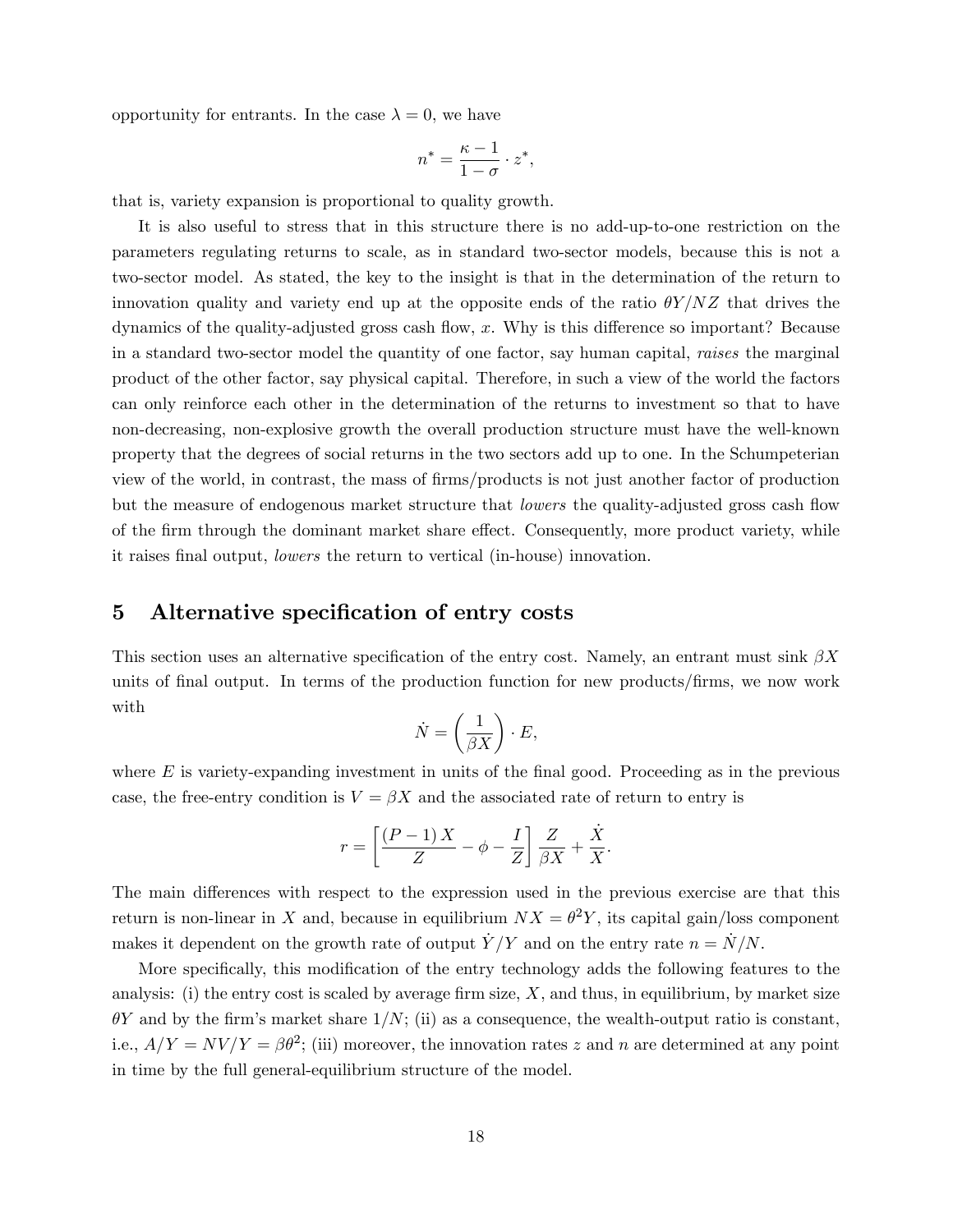Overall, this specification allows for a feedback of the interest rate on the innovation rate of incumbents, *z*, and thereby for such innovation rate to depend directly on preference parameters that regulate the household reservation rate of return on assets. Through this channel  $z = I/Z$  depends on the parameters driving social return to quality and variety,  $\kappa$  and  $\sigma$ . The most interesting feature of this extension, however, is that under some additional conditions,  $\kappa^{\max} \to \infty$ .

## 5.1 Existence

The steady state loci  $\dot{c} = 0$  and  $\dot{x} = 0$  have the same structure as in the previous case and thus yield again equation (GE). The key difference is that instead of  $(NA)$  the equation representing quality growth as a function of quality-adjusted firm size is

$$
z(x) = \frac{(\alpha x - \phi - \rho) [1 - (1 - \eta) \sigma] - \eta \sigma \left(\frac{x - \phi}{\pi x} - \rho + \lambda\right)}{\eta (\kappa - \sigma/\pi x)}.
$$
 (NA')

The steady state is the intersection in  $(x, z)$  space of  $(NA')$ - $(GE)$ .

Proposition 2 *The steady state is the solution of the equation*

$$
\frac{1-\sigma}{\kappa-\sigma}\left(\frac{\alpha x-\phi-\rho}{\eta}-\frac{\sigma\lambda}{1-\sigma}\right)=\frac{(\alpha x-\phi-\rho)\left[1-(1-\eta)\sigma\right]-\eta\sigma\left(\frac{x-\phi}{\pi x}-\rho+\lambda\right)}{\eta\left(\kappa-\sigma/\pi x\right)},
$$

*which takes the form*

$$
a_1x^2 + a_2x + a_3 = 0,
$$

*with coefficients that are functions of the deep parameters of the model. The equation has two real roots,*  $x^*$  *and*  $\tilde{x}$ *, with*  $x^* < \tilde{x}$  *for*  $1 \leq \kappa < \kappa^{\max}$ *, where*  $\kappa^{\max} > 1$  *is a finite value that depends on the other parameters.* If, in addition,  $(1 + \phi \pi)^2 > 4\alpha \pi \phi$  there exists a thick region of parameter space *where*  $\kappa^{\max} \to \infty$ .

#### **Proof.** See the Appendix. ■

Figure 3 illustrates the mechanism. It differs from that obtained in the previous section only in that the no-arbitrage locus is non-linear. As said, its curvature follows from the fact that the return to entry depends on the growth rate of the economy. Consequently, the no-arbitrage condition determining investment in quality now includes the reservation rate of return on saving of the household.

The existence proof exploits the fact that the equation  $\Psi(x)=0$  yields the quadratic form  $a_1x^2 + a_2x + a_3 = 0$ , with coefficients that are functions of the parameters of the model, especially  $\kappa$  (see the appendix for the expressions). The condition for existence of the stable steady state with constant exponential growth is then that two real roots exist in the interval  $x \in (x_Z, +\infty)$ . To check when this is the case, the proof looks for values of  $\kappa \geq 1$  such that  $\Delta(\kappa) \equiv (a_2(\kappa))^2 - 4a_1(\kappa) a_3(\kappa) >$ 0. A straightforward calculation yields

$$
\Delta(\kappa) = b_1 (\kappa - 1)^2 + b_2 (\kappa - 1) + b_3,
$$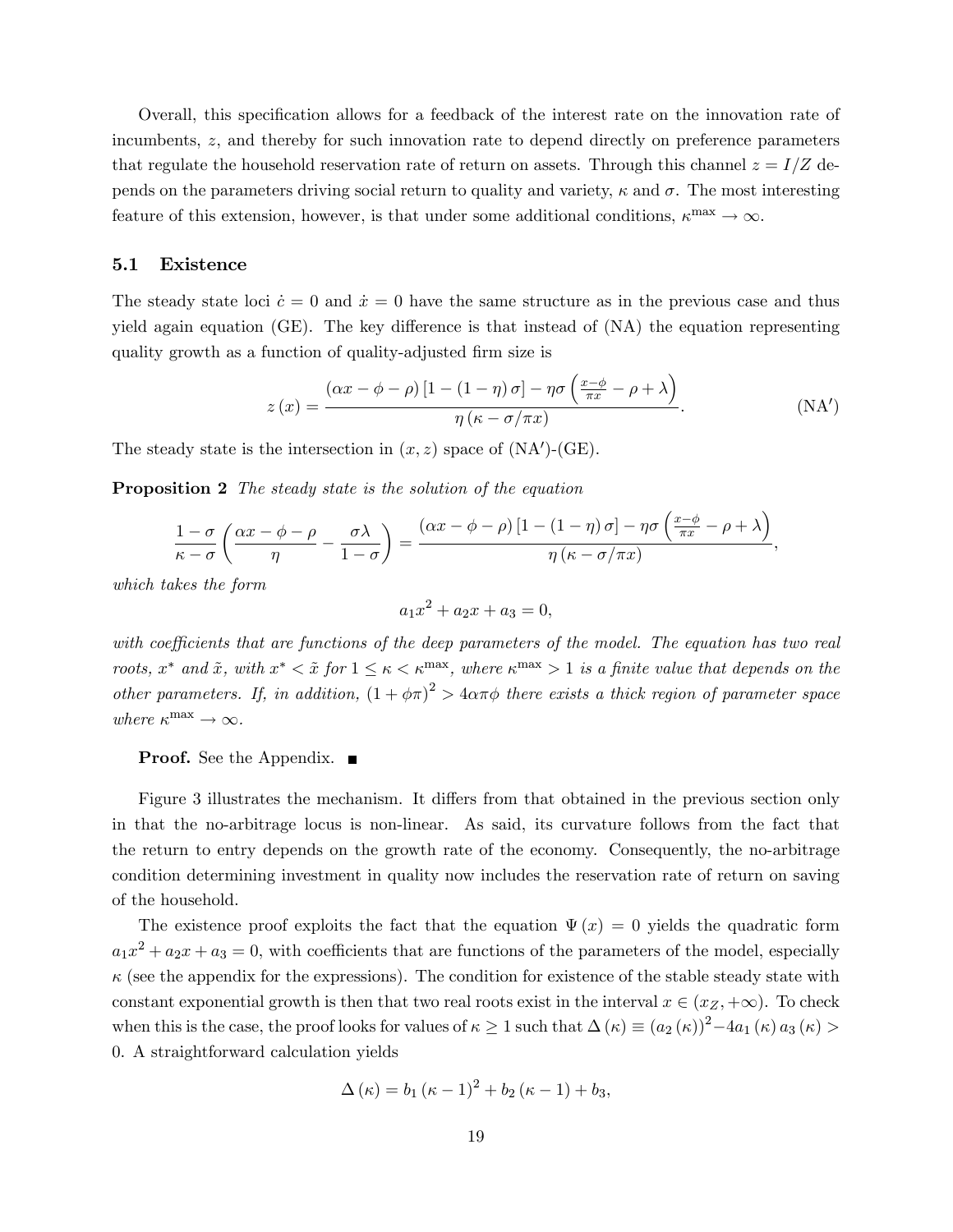

Figure 3: Existence of the steady state with constant exponential growth when entry cost is β*X*

where the coefficients  $b_1$ ,  $b_2$  and  $b_3$  are functions of the other parameters (see the appendix for the expressions). In particular,  $b_3 > 0$  so that  $\Delta(1) > 0$ . The sign of  $b_1$  is thus important. For  $b_1 > 0$ , that is, for  $(1 + \phi \pi)^2 > 4\alpha\pi\phi$  we can obtain a condition such that  $\Delta(\kappa)$  is always positive because the quadratic equation in  $\kappa - 1$  does not have real solutions. Specifically, we can chose parameters that yield

$$
b_2^2 - 4b_1b_3 < 0.
$$

For  $b_1 < 0$ , that is, for  $(1 + \phi \pi)^2 < 4\alpha \pi \phi$ , instead, we have  $\Delta(\kappa) > 0$  for

$$
1 \le \kappa < 1 + \frac{b_2 + \sqrt{b_2^2 - 4b_1b_3}}{-2b_1} \equiv \kappa^{\max}.
$$

To summarize: (i) there always exists a finite value  $\kappa^{\text{max}} > 1$  such that for  $1 \leq \kappa < \kappa^{\text{max}}$  there exists a steady state with constant endogenous growth; (ii) if, in addition,  $(1 + \phi \pi)^2 > 4\alpha\pi\phi$ , then there exists a region of parameter space where  $\kappa^{\text{max}} \to \infty$  and the steady state with constant endogenous growth exists for all  $\kappa \geq 1$ .

## 5.2 Dynamics and stability

To study the dynamics of this specification it is convenient to restrict attention to the case  $\eta = 1$ (log-utility). The analysis of the general case  $\eta \neq 1$  has the same features as that carried out in the previous section and thus adds no novel insight. On the other hand, under log-utility this specification has the nice property that the ratio  $C/Y \equiv c$  is constant at all times and therefore one can reduce the general-equilibrium dynamical system to only one dimension, *x*. A manifestation of this property is that the two functions describing the rates of vertical and horizontal innovation have the form,  $z(x)$  and  $n(x)$ , that is, both rates of innovation depend only on quality-adjusted firm size, *x*. Moreover, the threshold for activation of horizontal innovation is also just a value of *x*, denoted  $x_N$ , instead of a locus in  $(x, c)$  space. The resulting structure yields a transparent characterization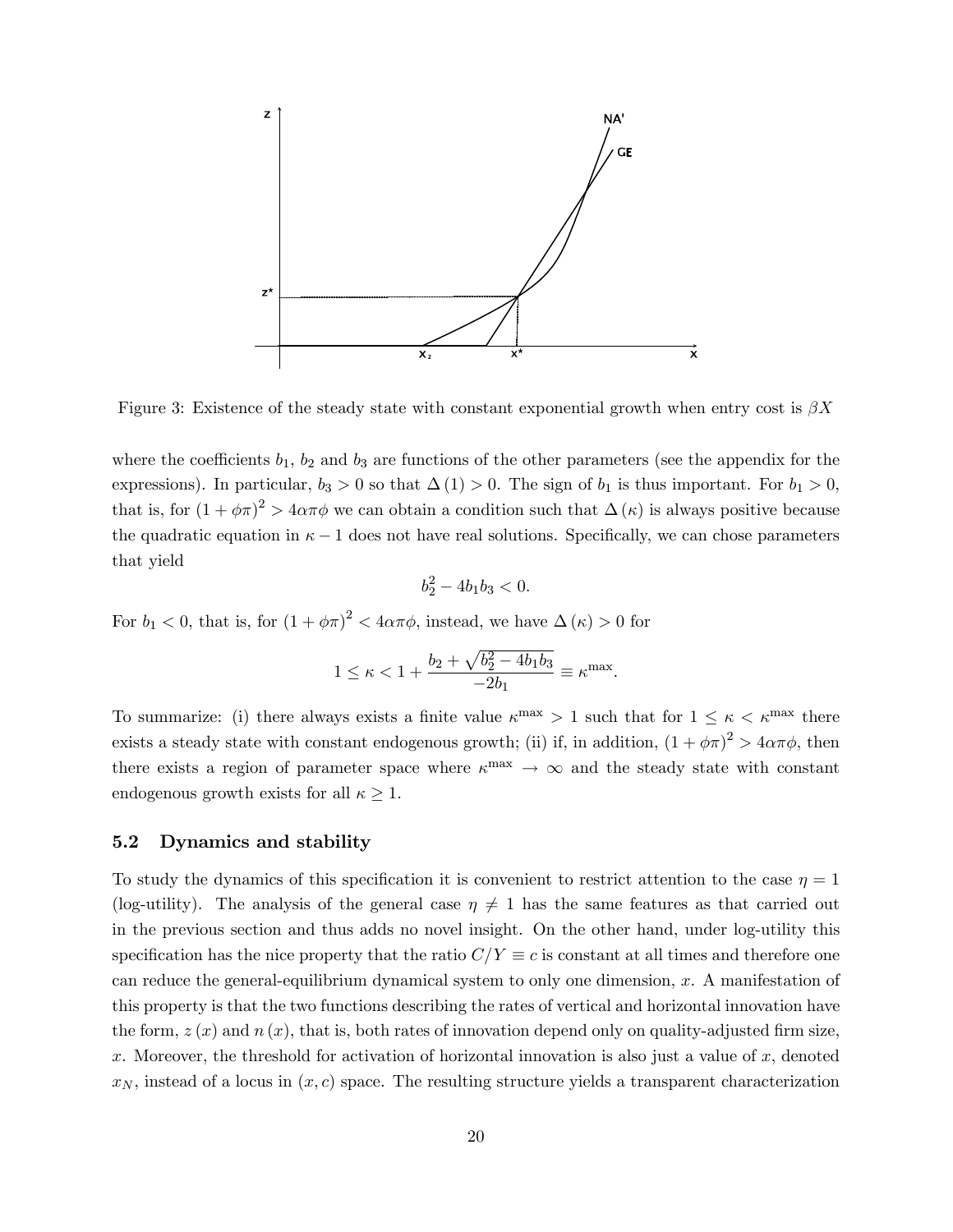of the dynamics. The ordering of the thresholds determines the sequence of activation of the two types of innovation. Most importantly, as in the previous case, the economy converges to the right-most region of state space,  $x > \max\{x_N, x_Z\}$ , where both variety and quality innovation take place.

We begin with the case in which the economy activates variety innovation first. The expressions for the functions  $z(x)$  and  $n(x)$  are as follows.

**Proposition 3** In the case  $x_N < x_Z$  the rates of variety and quality innovation are:

$$
z(x) = \begin{cases} 0 & \phi \leq x \leq x_N \\ 0 & x_N < x \leq x_Z \\ \frac{\alpha x - \phi - \sigma \frac{x - \phi}{\pi x} - [\rho(1 - \sigma) + \sigma \lambda]}{\kappa - \frac{\sigma}{\pi x}} & x_z < x < \infty \end{cases}
$$

$$
n(x) = \begin{cases} 0 & \phi \leq x \leq x_N \\ \frac{x - \phi}{\pi x} - \rho + \lambda & x_N < x \leq x_Z \\ \frac{(\kappa - \alpha)x - (\kappa - 1)\phi + [\rho(1 - \sigma) + \sigma \lambda]}{\kappa \pi x - \sigma} - \rho + \lambda & x_z < x < \infty \end{cases}
$$

*where:*

$$
x_N \equiv \frac{\phi}{1 - \pi \left(\rho - \lambda\right)};
$$

$$
x_Z \equiv \arg \operatorname{solve} \left\{ \alpha x - \phi - \sigma \frac{x - \phi}{\pi x} = \rho (1 - \sigma) + \sigma \lambda \right\}
$$
  
= 
$$
\frac{\phi + \rho (1 - \sigma) + \sigma \lambda + \frac{\sigma}{\pi} + \sqrt{\left[\phi + \rho (1 - \sigma) + \sigma \lambda + \frac{\sigma}{\pi}\right]^2 - 4\alpha \frac{\sigma \phi}{\pi}}}{2\alpha}.
$$

## **Proof.** See the Appendix. ■

Figure 4 illustrates the properties of the two functions.  $z(x)$  is initially zero, becomes positive at *xZ*, leaving that point with positive derivative, can be either concave or convex, and becomes asymptotically linear.  $n(x)$  is initially zero, becomes positive at  $x<sub>N</sub>$ , leaving that point with positive derivative, is always concave and converges from below to a finite upper bound.

When the economy activates quality innovation first things are a bit different. The expressions for the two functions are as follows.

**Proposition 4** In the case  $x_Z < x_N$  the rates of variety and quality innovation are:

$$
z(x) = \begin{cases} 0 & \phi \le x \le x_Z \\ \frac{\tilde{z}(x)}{\alpha x - \phi - \sigma \frac{x - \phi}{\pi x} - [\rho(1 - \sigma) + \sigma \lambda]} & x_Z < x < \infty \\ \frac{\alpha x - \phi - \sigma \frac{x - \phi}{\pi x} - [\rho(1 - \sigma) + \sigma \lambda]}{\kappa - \frac{\sigma}{\pi x}} & x_z < x < \infty \end{cases}
$$
\n
$$
n(x) = \begin{cases} 0 & \phi \le x \le x_Z \\ 0 & x_Z < x \le x_N \\ \frac{(\kappa - \alpha)x - (\kappa - 1)\phi + [\rho(1 - \sigma) + \sigma \lambda]}{\kappa \pi x - \sigma} - \rho + \lambda & x_N < x < \infty \end{cases}
$$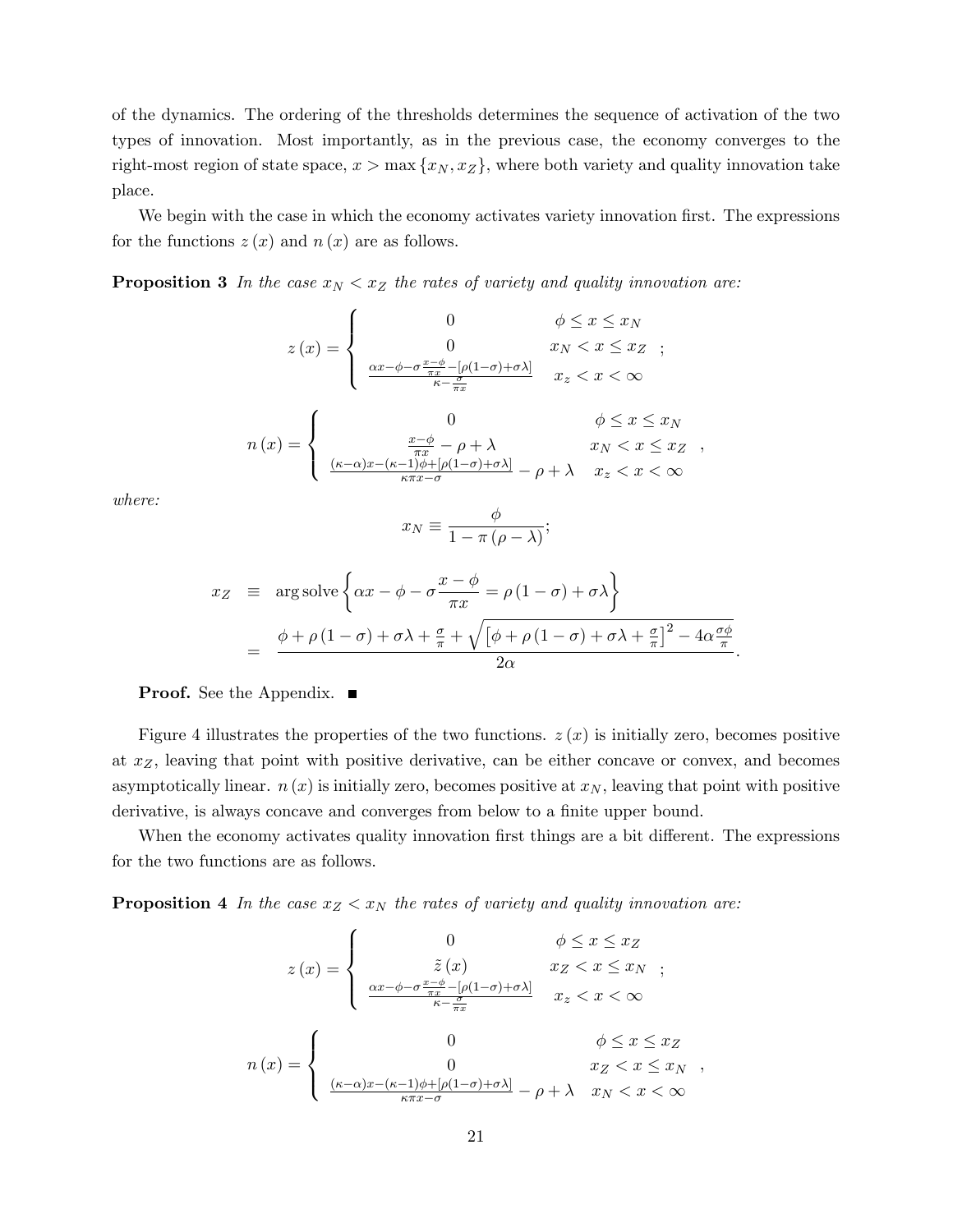



$$
\tilde{z}(x) = x \left[ 1 - \frac{1}{\theta} \left( \frac{\tilde{c}(x)}{1 - \theta} - 1 \right) \right] - \phi
$$

and  $\tilde{c}(x)$  *is the solution of the partial differential equation* 

$$
\frac{dc}{dx} = \frac{\kappa c}{x} \frac{\frac{x}{\theta} \left( \frac{c}{1-\theta} - 1 \right) - \frac{\rho}{\kappa} - (1 - \alpha) x}{\lambda + (\kappa - 1) \left[ x - \phi - \frac{x}{\theta} \left( \frac{c}{1-\theta} - 1 \right) \right]}.
$$

*The thresholds are:*

$$
x_N \equiv \arg \operatorname{solve} \left\{ \frac{(\kappa - \alpha) x - (\kappa - 1) \phi + [\rho (1 - \sigma) + \sigma \lambda]}{\kappa \pi x - \sigma} = \rho - \lambda \right\};
$$

$$
x_Z \equiv \arg \operatorname{solve} \left\{ x \left[ 1 - \frac{1}{\theta} \left( \frac{\tilde{c}(x)}{1 - \theta} - 1 \right) \right] = \phi \right\}.
$$

*The function*  $z(x)$  *has zero derivative at*  $x = x_Z$ *, is increasing and has positive derivative at*  $x_N$ *.* 

**Proof.** See the Appendix. ■

Figure 5 illustrates the properties of the two functions.  $z(x)$  becomes positive at  $x<sub>Z</sub>$  leaving that point with zero derivative, is convex up to  $x_N$  and then has the same properties as in the previous case.  $n(x)$  becomes positive at  $x<sub>N</sub>$  and has the same properties as in the previous case, i.e., is increasing, concave and bounded above.

The following proposition states the main.

**Proposition 5** The roots  $x^*$  and  $\tilde{x}$  studied in Proposition 2 identify two steady states with constant, *exponential, endogenous growth, one stable, x*∗*, and the other unstable, x*˜*. For initial condition*  $x(0) \in (\phi, \tilde{x})$ *, the steady state*  $x^*$  *is the attractor of the economy's dynamics if* 

$$
x_Z < \frac{\phi}{1 - \left(\rho + \frac{\sigma \lambda}{1 - \sigma}\right)\pi},\tag{27}
$$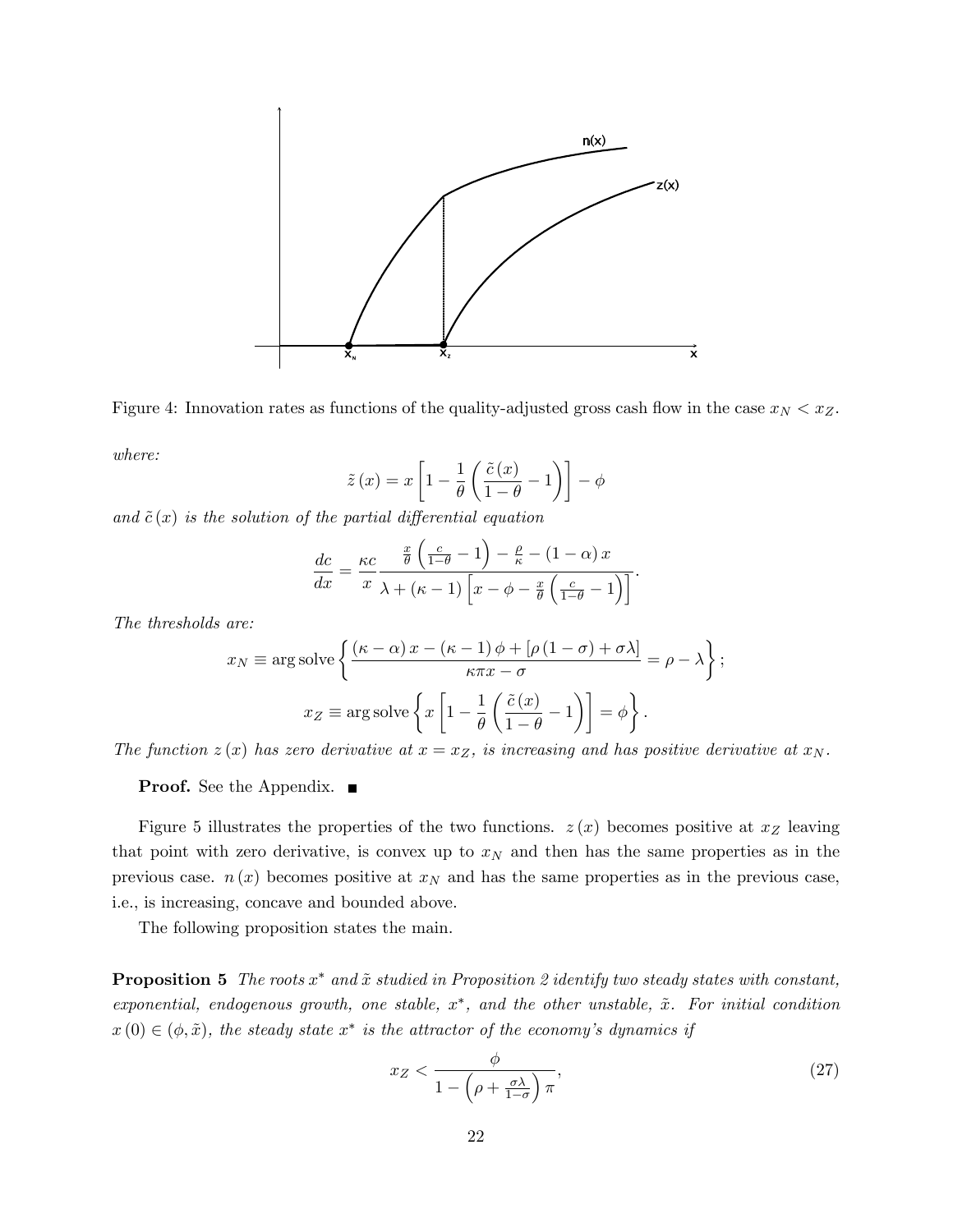



*where x<sup>Z</sup> is the activation threshold for quality innovation in Proposition 3. For initial condition*  $x(0) > \tilde{x}$  the economy's dynamics is explosive.

## **Proof.** See the Appendix. ■

The result is best understood qualitatively; see the proof of the proposition for the algebraic details. First, note that we are characterizing the dynamical system

$$
\frac{\dot{x}}{x} = \Psi(x) \equiv \lambda + (\kappa - 1) z(x) - (1 - \sigma) n(x),
$$

where the key ingredients are the two functions  $z(x)$  and  $n(x)$  discussed above. Figures 6-7 illustrate the dynamics. Consider the case  $x_N < x_Z$  in which the economy activates variety innovation first. For  $x \leq x_N < x_Z$ , we have  $z(x) = n(x) = 0$  because both returns are too low. Accordingly, the growth rate of the quality-adjusted gross cash flow is  $\dot{x}/x = \lambda > 0$  and the economy crosses the threshold for entry in finite time. For  $x_N < x < x_Z$ ,  $z(x) = 0$  and the growth rate of the quality-adjusted gross cash flow is

$$
\frac{\dot{x}}{x} = \lambda - (1 - \sigma) n(x).
$$

This is a converging process. The system, therefore, crosses the threshold for quality innovation in finite time only if  $\dot{x}/x = \lambda - (1 - \sigma) n(xz) > 0$ , that is, if the quality-adjusted gross cash flow is still growing at  $x = x_Z$ . Rearranging terms yields condition (27). The intuition is that product proliferation is not so extreme that the quality-adjusted gross cash flow stops growing before the activation of vertical innovation. In other words, the economy avoids premature market saturation. The case  $x_N > x_Z$ , in which the economy activates quality innovation first, is rather different. Instead of a deceleration of the rate of growth of the quality-adjusted gross cash flow, at  $x = x_Z$  we have an acceleration and therefore we don't need any restriction to ensure that the economy crosses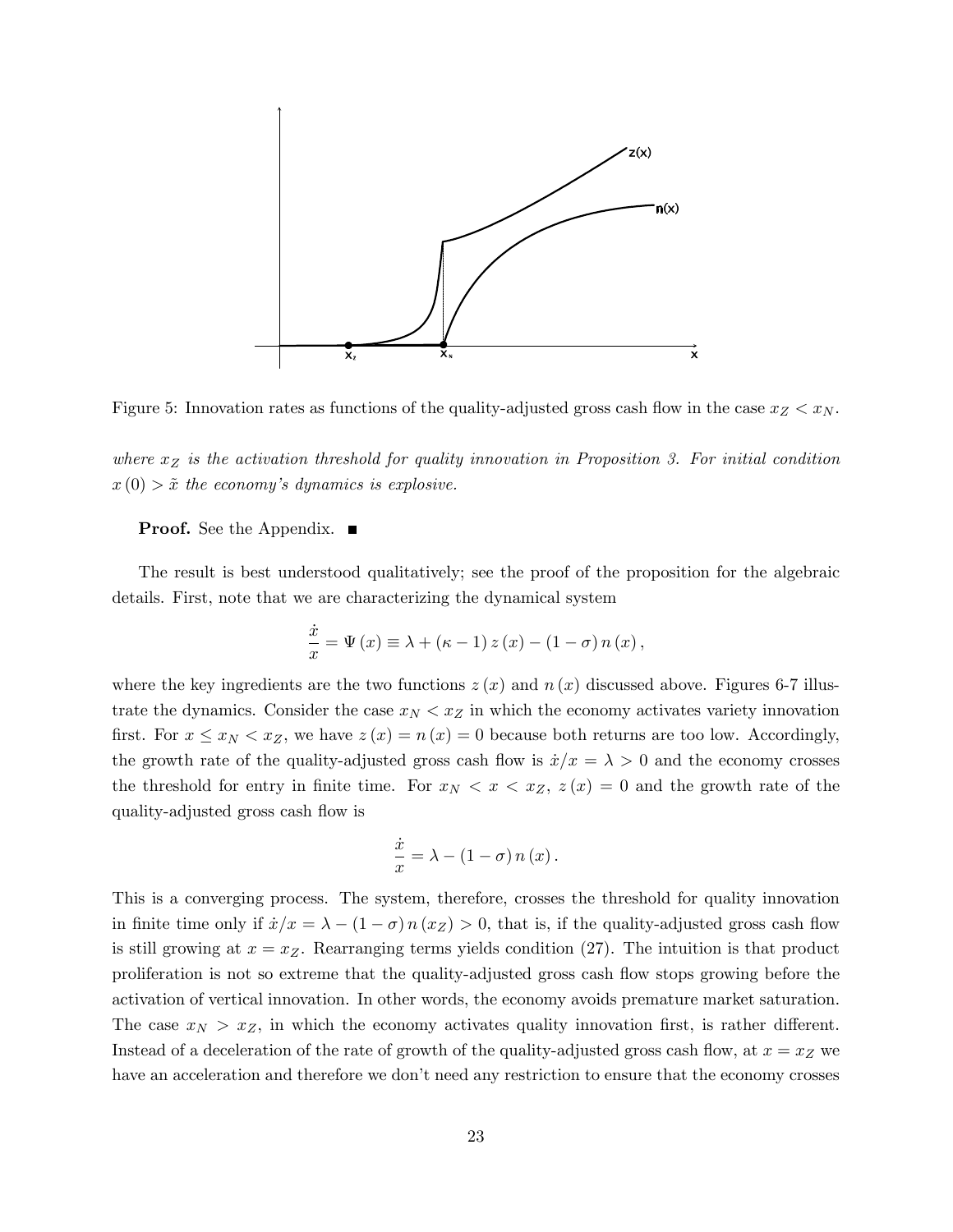

Figure 6: Dynamics when  $x_N < x_Z$  in the traditional case  $\kappa = 1$  and in the robust case  $\kappa > 1$ . The stars denote the stable steady states; the hollow circle the unstable one.



Figure 7: Dynamics when  $x_Z < x_N$  in the traditional case  $\kappa = 1$  and in the robust case  $\kappa > 1$ . The stars denote the stable steady states; the hollow circle the unstable one.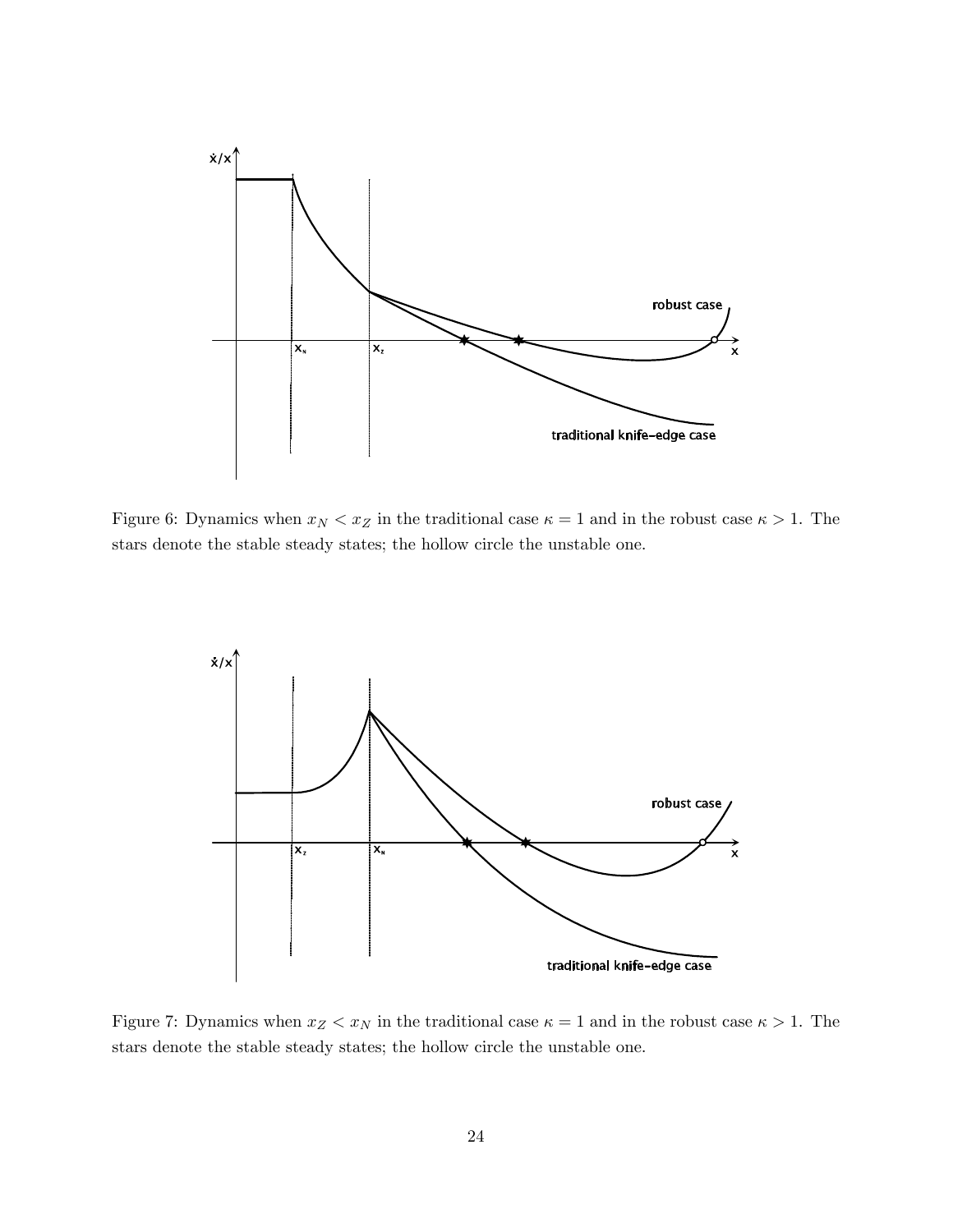the threshold  $x_N$  in finite time. Only for  $x > x_N$  the quality-adjusted gross cash flow growth starts slowing down and converging to zero.

For comparison with the existing literature, it is instructive to look at

$$
\lim_{x \to \infty} \Psi(x) = \lim_{x \to \infty} \left[ \lambda + (\kappa - 1) z(x) - (1 - \sigma) n(x) \right]
$$
  
=  $\lambda + \lim_{x \to \infty} (\kappa - 1) z(x) - \lim_{x \to \infty} (1 - \sigma) n(x).$ 

The proof of the proposition shows that as  $x \to \infty$ ,  $n(x) \to \frac{\kappa - \alpha - \pi(\rho - \lambda)}{\pi}$  while  $z(x) \to \alpha x$ . Hence, the restriction for the return to innovation to be non-decreasing in  $Z, \kappa \geq 1$ , implies that the quality-adjusted gross cash flow explodes to infinity unless one imposes the knife-edge condition  $\kappa = 1$  because doing so kills the term  $z(x)$ . This then allows one to ensure that a solution  $\Psi(x) = 0$ exists by simply assuming

$$
\lambda - \lim_{x \to \infty} (1 - \sigma) n(x) = \lambda - \frac{\kappa - \alpha - \pi (\rho - \lambda)}{\pi} < 0,
$$

which yields  $\lim_{x\to\infty} \Psi(x) < 0$ . The literature has thus far considered only this case: linearity of production in the growth-driving factor, *Z* in this case, to ensure that constant steady-state growth is both (1) technologically feasible and (2) non-explosive, and restrictions on the other parameters to ensure that, once agents' behavior is taken into account, the steady state with constant growth exists as a market equilibrium and is the attractor of the associated dynamical system. Feasibility in this context means that the economy exhibits non-decreasing returns to *Z*.

This approach, however, exploits a *sufficient* condition, which, as such, can be relaxed. So, what happens if  $\kappa > 1$ ? Propositions 2 and 5 states that there are two sets of conditions that yield the following outcome:

- the economy converges to the steady state with both quality and variety innovation;
- such steady state exhibits constant, exponential growth of income per capita for  $\kappa \in [1, \kappa^{\max})$ , where  $\kappa^{\text{max}}$  can be infinity.

The proof shows that the equation  $\Psi(x) = 0$  yields the quadratic form  $a_1x^2 + a_2x + a_3 = 0$ , with coefficients that are functions of the primitive parameters of the model, especially  $\kappa$ . This quadratic form is exactly that used in Proposition 2 with the restriction  $\eta = 1$ . The condition for existence of the stable steady state with constant exponential growth is then already established there.

## 6 Interpretation: Where are the linearities?

It is often claimed that endogenous growth models are linear in the sense that they must postulate some differential equation of the form  $\dot{X} = X$ . The primitives used in deriving this paper's results do not exhibit such property, i.e., they are not linear in this sense. One can thus ask: How is it possible to obtain endogenous growth without *assuming* the necessary functional form?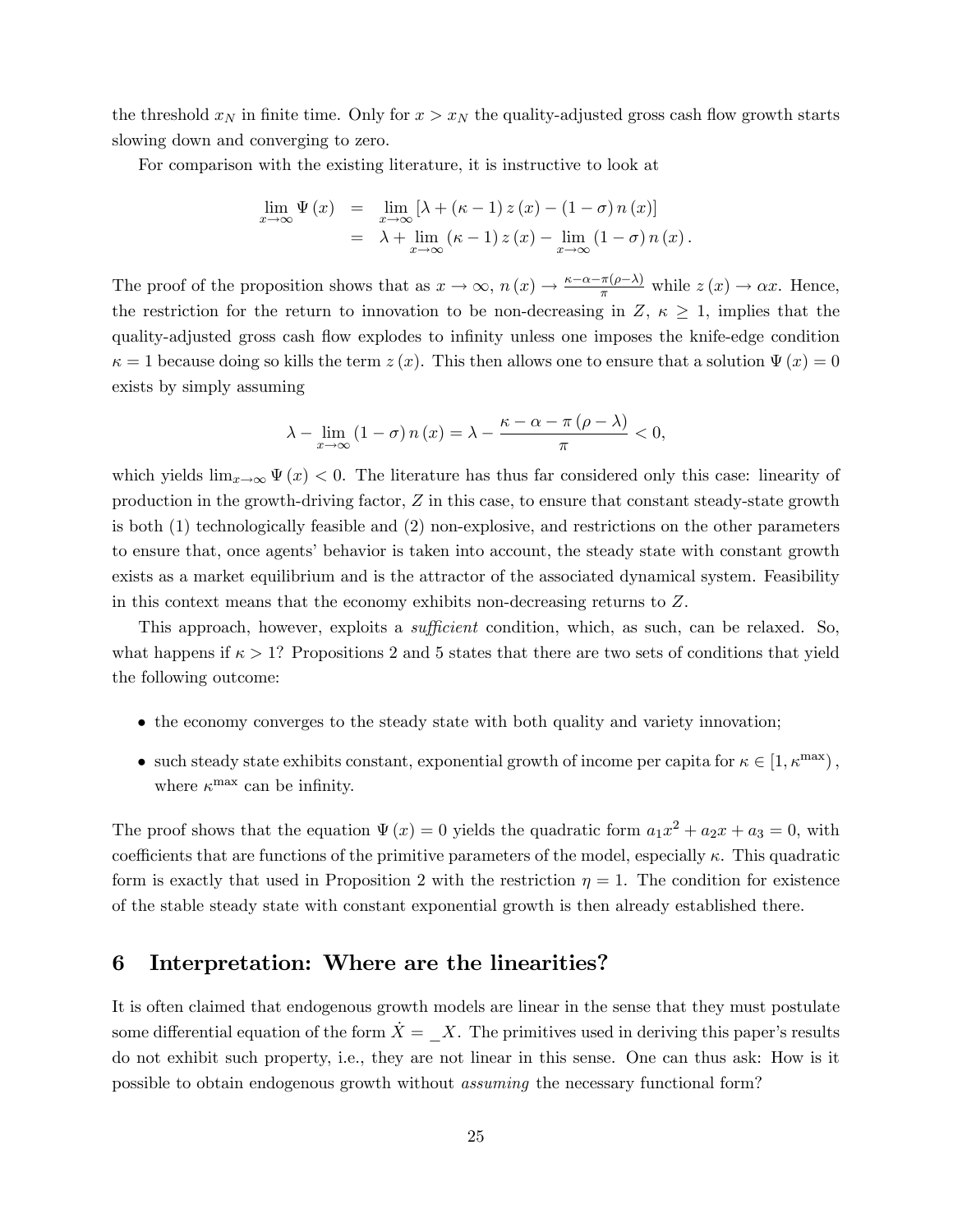#### 6.1 Answering the question: first-principles

The italicized word "assuming" in the question above is at the heart of the linearity critique and its relevance to this paper's contribution. In short, the answer to the question is that the model developed in this paper *does not assume* the required form but it *produces it endogenously*.

One reading of the linearity critique is that we need not worry about what the blank is and where it comes from, but we can focus exclusively on the fact that, whatever it is, it must be independent of calendar time  $t$  and, crucially, independent of  $X$  itself.<sup>8</sup> Henceforth, the word "constant" refers to a model-specific filler of the blank with this property, i.e., time-invariant and independent of the accumulated endogenous variable. On this reading, the linearity critique reduces to the self-evident assertion that endogenous growth models exhibit the mathematical property that the variable *X* grows at a constant exponential rate in steady state. To mean anything, therefore, the critique must refer to the mechanism that in the context of a specific model delivers the property that the blank is constant (as defined above). It is only in this very specific sense that one can say that  $X = X$  represents a core element of the model. If, for example, the blank stands for the economy's intensity of investment in the growth of *X*, then the critique's point is that such intensity must be independent of *X* and of calendar time *t*. To determine whether this is the case requires working out how the economy determines such intensity. If this process of unpacking the blank reveals that the model indeed *assumes* that  $\hat{X}$  is proportional to  $X$ , with coefficient of proportionality independent of calendar time *t*, by postulating such property as a primitive, then the critique applies. If not, the critique reduces to the tautological claim that models of exponential growth processes work with the mathematical representation of exponential growth processes.

In what follows we unpack this paper's model to obtain the precise mapping from the primitives to the state-space representation of the equilibrium. We restrict attention to average product quality, *Z*, since it is the dimension in which the model exhibits endogenous growth, and note that agents invest according to a function  $I(\cdot)$  that *over time* converges to the form

$$
I = Z \cdot \text{(constant)}
$$

so that in steady state, and *only in steady state*,

$$
\dot{Z} = I = Z \cdot \text{(constant)}.
$$

The goal of this section is to develop this argument in detail. The main step is the characterization of the properties of the function  $I(\cdot)$ , namely, (1) the identification of what, exactly, are the arguments inside it and (2) the determination of its shape. The crucial claim is going to be that  $I(\cdot)$  is, among other things, a function of *Z* itself so that the model's core equation violates the core assertion

<sup>&</sup>lt;sup>8</sup>The critique conflates the two implicit claims on the blank – independent of *X* and independent of calendar time *t* – because it is an attempt at summarizing a very special class of models, namely, those whose entire economic structure can be reduced to the accumulation of a single stock. It is self-evident from the equation that to be independent of calendar time *t* the blank must be independent of the variable *X* since *X* is tasked with growing exponentially over time.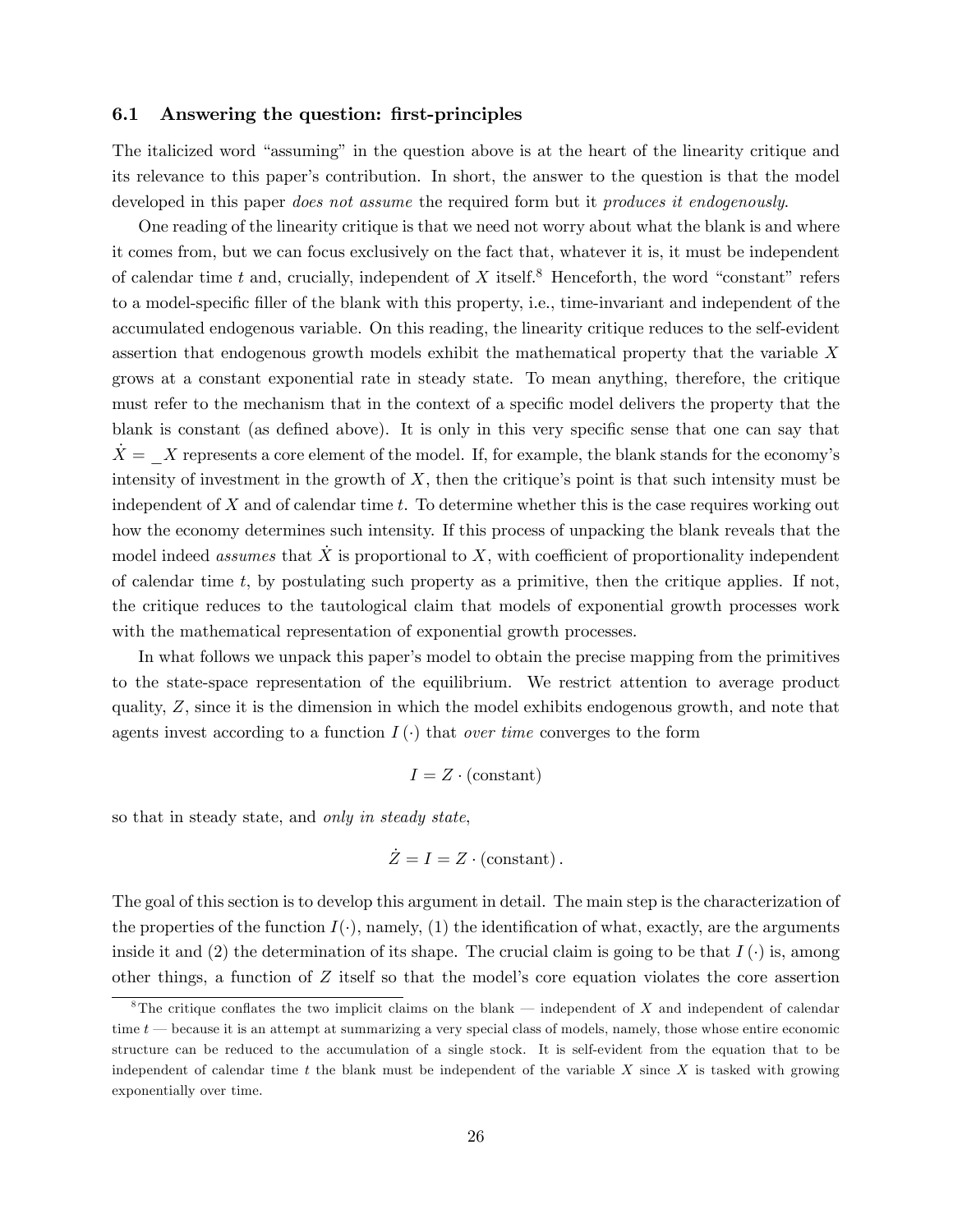of the linearity critique. The exception is the steady state where the function takes the form mathematically necessary to describe a constant growth rate.

Before developing the argument, it is useful to note that with the focus of the discussion on what properties delivers endogenous growth, one might think that the variety dimension of technology, *N*, is not subject to the critique discussed above because product variety is not tasked with supporting endogenous growth  $-$  in fact, it is tasked with "taming" explosive growth. Nevertheless, the mechanism that yields the properties of the  $Z$  equation applies to the  $N$  equation as well. The reason is that *N* exhibits the semi-endogenous growth property and thus *must* have the steadystate mathematical representation  $\dot{N} = (\text{constant}) \cdot N$  for the same reason why average quality *must* have the steady-state mathematical representation  $\dot{Z} = (\text{constant}) \cdot Z$ .

### 6.2 Answering the question: details

It is useful to work with the second version of the model because, as argued, it allows for richer interactions in the determination of the investment rates *z* and *n*. We start from the model's key primitives written in the following terms:

$$
\dot{N} = \frac{1}{\beta X} \cdot E; \tag{28}
$$

$$
\dot{Z}_i = I_i. \tag{29}
$$

In this notation,  $E$  is aggregate investment in entry and  $I_i$  is investment in quality by firm  $i$ . To ease the exposition, henceforth I focus on the symmetric equilibrium and drop the subscript *i* in the firm-level equation. Now recall that this is a one-sector model, that is, the terms *E* and *I* are interpreted as composite inputs produced with the same technology as that for the final good *Y* . In other words, the model is understood as taking a shortcut with respect to the much more cumbersome version that one could write, where on the right-hand side of equations (28) and (29) one specifies functions of the quantities of intermediates and labor allocated to, respectively, horizontal and vertical innovation. Such functions would have the same mathematical form as the right-hand side of equation (4). Therefore, the right-hand side of the *primitives* (28) and (29) is non-linear in *N* and non-linear in *Z*.

It is now useful to rewrite equations (28) and (29) as:

$$
\dot{N} = N \cdot \frac{E}{\beta N X};
$$
  

$$
\dot{Z} = Z \cdot \frac{I}{Z}.
$$

On the right-hand side we now have two measures of investment intensity, *E/*β*NX* and *I/Z*. Recall that in solving the model we defined

$$
n \equiv \frac{\dot{N}}{N} = \frac{E}{\beta N X}
$$
 and  $z \equiv \frac{\dot{Z}}{Z} = \frac{I}{Z}$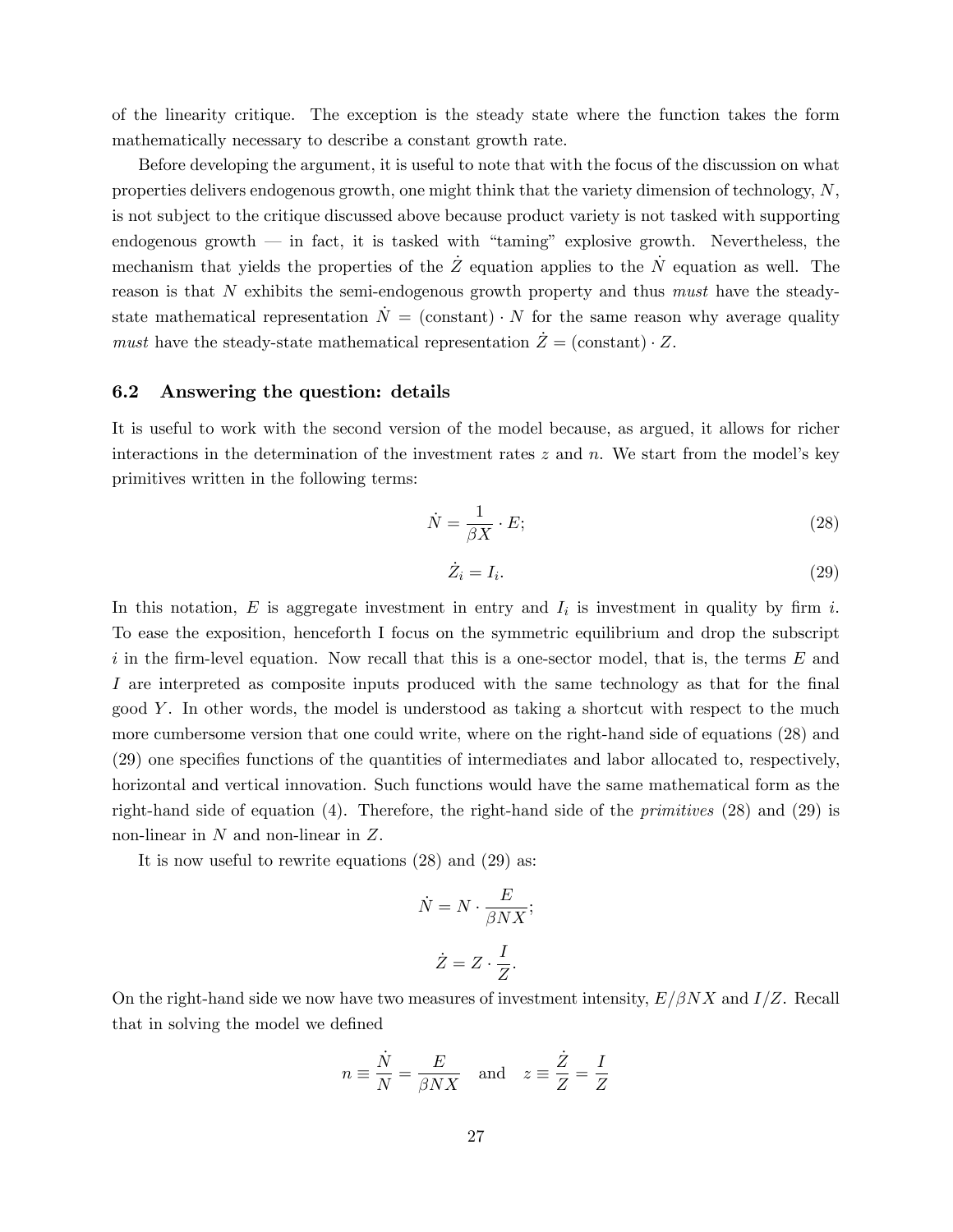and then obtained from the equilibrium conditions expressions that give these two growth rates – or, equivalently, the investment intensity in variety and quality,  $E/\beta N X$  and  $I/Z$  – as functions of the state variable *x*; see Propositions 1 and 2. For notational convenience we called such functions  $n(x)$  and  $z(x)$ , where, from its definition and the model's equilibrium conditions,

$$
x = \frac{(P-1)X}{Z} = \frac{P-1}{P}\frac{PX}{Z} = \frac{P-1}{P}\frac{\theta Y}{NZ} = (1-\theta)\theta^{\frac{1+\theta}{1-\theta}} \cdot \frac{Z^{\kappa-1}L}{N^{1-\sigma}}, \quad \sigma < 1 \le \kappa. \tag{30}
$$

Recall that *x* is the quality-adjusted gross cash flow of the firm and that using it as my state variable is suggested by the equations characterizing behavior, since they say that the returns to vertical and horizontal innovation are functions of the quality-adjusted gross profit earned by the typical firm in symmetric equilibrium. For the purposes of this discussion, it is insightful to summarize this step of the argument as saying that we can write x as a function  $x(N, Z, L)$ , which, clearly, is non-linear in *Z*, non-linear in *N* and non-linear in the combination of the two in the precise sense that the exponents  $\kappa - 1$  and  $1 - \sigma$  do not add up to one.

With this notation in hand, we can write:

$$
\dot{N} = N \cdot n(x), \quad x = x(N, Z, L); \tag{31}
$$

$$
\dot{Z} = Z \cdot z(x), \quad x = x(N, Z, L). \tag{32}
$$

At the most basic level, therefore, addressing the "missing linearities question" reduces to pointing out that the terms  $n(x)$  and  $z(x)$  in these expressions are: (1) the blanks that the linearity critique talks about; (2) functions of the state vector  $(N, Z, L)$ ; (3) constant in steady state. It is more interesting, however, to develop the argument in a form that brings to the forefront the role played by agents' behavior and the model's equilibrium.

First, note that comparing expressions (31)-(32) to the primitives (28)-(29) highlights that the model works with:

$$
E = \beta N X \cdot n(x) \Leftrightarrow n(x) = \frac{E}{\beta N X};
$$

$$
I = Z \cdot z(x) \Leftrightarrow z(x) = \frac{I}{Z}.
$$

In other words, the equilibrium objects  $n(x)$  and  $z(x)$  represent the investment decisions expressed in terms familiar to most readers. Next, note that the terms  $E/\beta N X$  and  $I/Z$  are measures of investment intensity that can be mapped into, respectively, the share of output allocated to entry and the firm-level R&D/sales ratio. Specifically, using the equilibrium results  $P = 1/\theta$  and  $NX = \theta^2 Y$  we can define  $s_N \equiv E/Y$  and  $s_Z \equiv I/PX$  and write:

$$
\dot{N} = N \cdot \frac{1}{\beta \theta^2} \cdot s_N;
$$
  

$$
\dot{Z} = Z \cdot \frac{X}{\theta Z} \cdot s_Z.
$$

We now recall the definition  $x \equiv \frac{(P-1)X}{Z}$  and write:

$$
\dot{N} = N \cdot \frac{1}{\beta \theta^2} \cdot s_N;
$$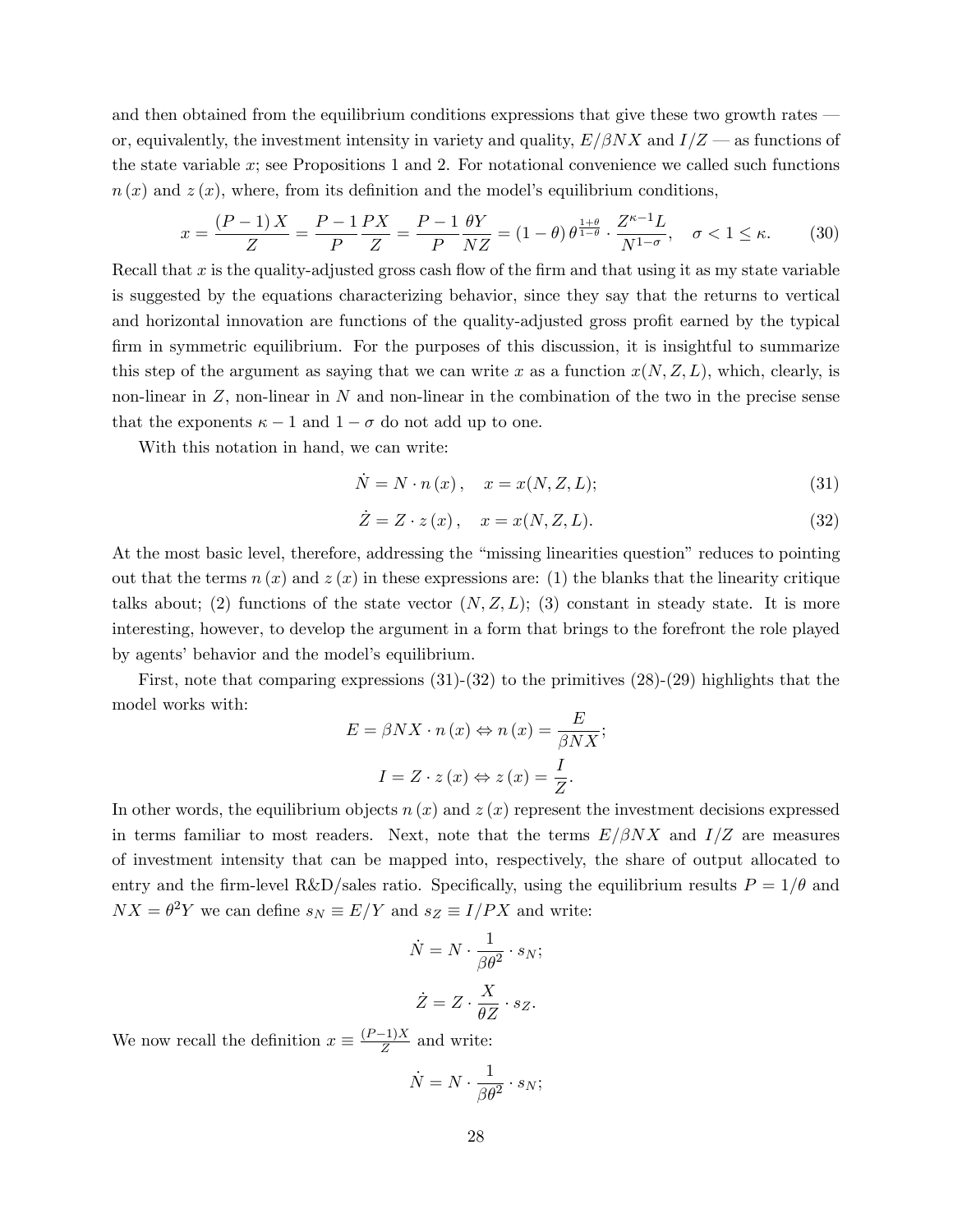$$
\dot{Z} = Z \cdot \frac{x}{1 - \theta} \cdot s_Z.
$$

The mapping between the analysis in the previous sections and this representation is the following:

$$
s_N(x) \equiv \beta \theta^2 \cdot n(x);
$$
  

$$
s_Z(x) \equiv \frac{1-\theta}{x} \cdot z(x).
$$

Accordingly, the new terms *s<sup>N</sup>* and *s<sup>Z</sup>* are not arbitrary objects but are specific functions of the state variable  $x$  constructed through manipulation of the model's equilibrium conditions.<sup>9</sup> Determining which representation is better is purely a matter of expositional convenience and idiosyncratic taste. What we did here is simply decompose the core objects constructed earlier, the functions *n* (*x*) and  $z(x)$ , in terms that translate into the representation that many readers might be more accustomed to. Neither the economics nor the math have changed.

### 6.3 Answering the question: the punchline

Now refer back to equations (28)-(29) with their right-hand sides interpreted according to the observations just made, i.e., as measures of investment intensity. Simply looking at the graphical representation of the functions  $n(x)$  and  $z(x)$  makes the point that we are dealing with non-linear functions. Hence, we only need to highlight that  $(1)$  *x* converges to a constant value  $x^*$  and  $(2)$  *x* is a function of the model's state vector  $(N, Z, L)$ . Since this is the punchline of this section, it is useful to reproduce here the key string of relations used above,

$$
x = \frac{(P-1)X}{Z} = \frac{P-1}{P}\frac{PX}{Z} = \frac{P-1}{P}\frac{\theta Y}{NZ} = (1-\theta)\theta^{\frac{1+\theta}{1-\theta}} \cdot \frac{Z^{\kappa-1}L}{N^{1-\sigma}}, \quad \sigma < 1 \le \kappa.
$$

The full system that we are working with is:

$$
\dot{N} = N \cdot \frac{1}{\beta \theta^2} \cdot s_N(x) = N \cdot \frac{1}{\beta \theta^2} \cdot s_N \left( (1 - \theta) \theta^{\frac{1 + \theta}{1 - \theta}} \cdot \frac{Z^{\kappa - 1} L}{N^{1 - \sigma}} \right);
$$
\n
$$
\dot{Z} = Z \cdot \frac{x}{1 - \theta} \cdot s_Z(x) = Z \cdot \left( \theta^{\frac{1 + \theta}{1 - \theta}} \cdot \frac{Z^{\kappa - 1} L}{N^{1 - \sigma}} \right) \cdot s_Z \left( (1 - \theta) \theta^{\frac{1 + \theta}{1 - \theta}} \cdot \frac{Z^{\kappa - 1} L}{N^{1 - \sigma}} \right);
$$
\n
$$
\dot{L} = L \cdot \lambda.
$$

Section 4 of the paper simply uses the more compact notation:

$$
\dot{N} = N \cdot n(x) = N \cdot n \left( (1 - \theta) \theta^{\frac{1 + \theta}{1 - \theta}} \cdot \frac{Z^{\kappa - 1} L}{N^{1 - \sigma}} \right);
$$
  

$$
\dot{Z} = Z \cdot z(x) = Z \cdot z \left( (1 - \theta) \theta^{\frac{1 + \theta}{1 - \theta}} \cdot \frac{Z^{\kappa - 1} L}{N^{1 - \sigma}} \right);
$$
  

$$
\dot{L} = L \cdot \lambda.
$$

<sup>&</sup>lt;sup>9</sup>The interested reader might want to notice that  $s_Z = I/PX = NI/NPX = NI/\theta Y$  so that the argument can be cast in terms of aggregate spending on quality R&D as a fraction of final output.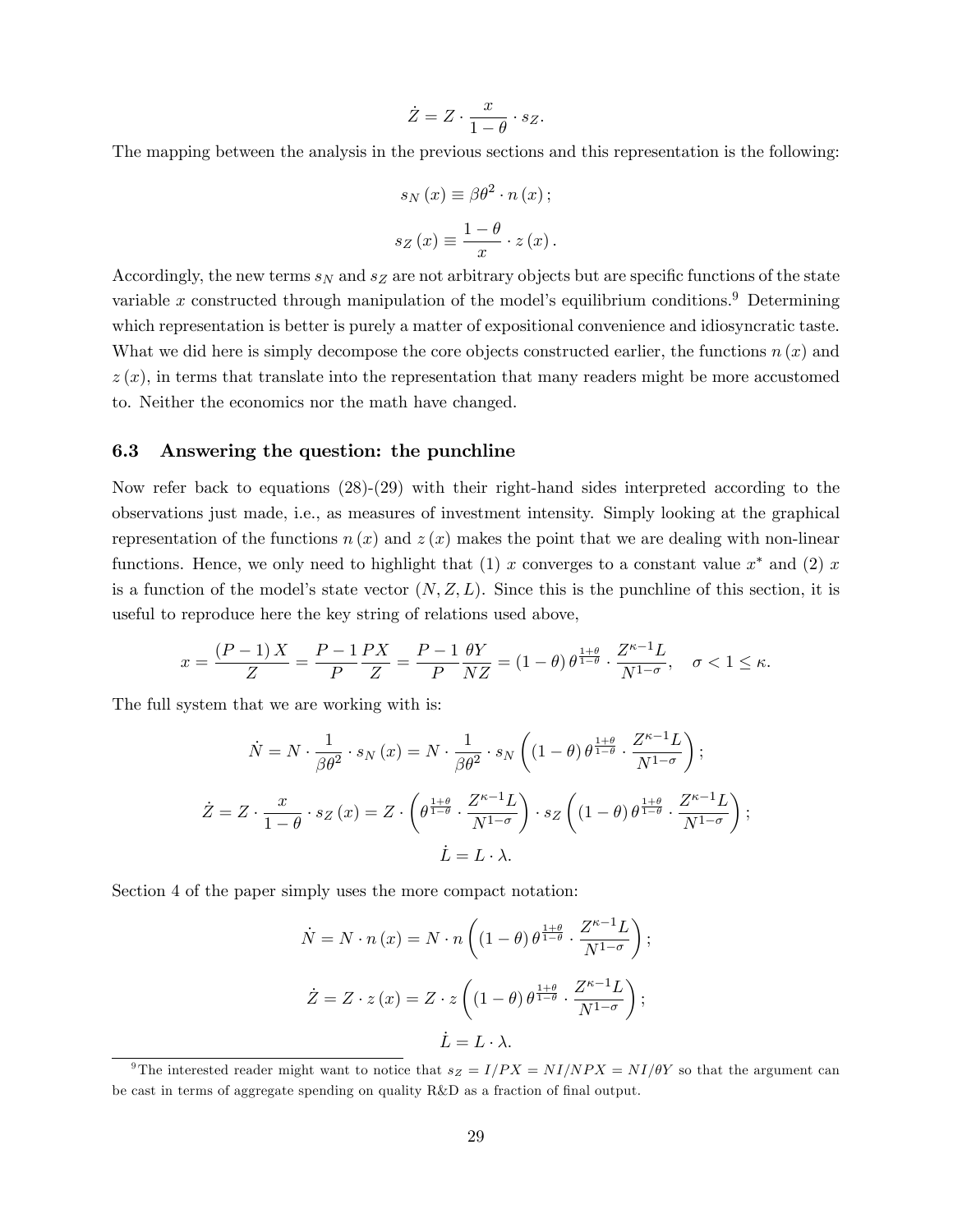The two representations are not just equivalent but two ways to say the same thing.

The structure of the model's equilibrium system is thus as follows. The growth rates of variety,  $N/N$ , and average quality,  $Z/Z$ , are given by two functions  $n(x)$  and  $z(x)$  that are non-linear in *x*, which is itself non-linear in *Z*, non-linear in *N* and non-linear in the combination of the two in the sense tat  $\sigma + \kappa \neq 1$ . It follows that the  $N$  equation above is non-linear in *N*, non-linear in *Z* and nonlinear in the combination of the two. Similarly, the  $\tilde{Z}$  equation above is non-linear in  $N$ , non-linear in  $Z$  and non-linear in the combination of the two. The only linear differential equation is the third. For the purposes of this argument, however, the law of motion of population is an uninteresting object since it is only a forcing process and we are trying to understand the endogenous forces at work in the model. We can thus set  $\lambda = 0$  and strip the system down to only the endogenous state variables  $N$  and  $Z$ . This leaves us with a pair of autonomous non-linear differential equations with a full Jacobian matrix.<sup>10</sup> More precisely, not only the differential equations in the model's equilibrium system system do not have the form  $\dot{N} = N$  and/or  $\dot{Z} = Z$  with the blanks independent of *N* and *Z*, but we are also dealing with a system that does not allow us to think about one equation in isolation from the other. The model is about the interdependence of *Z* and *N*. Another way to say this is that one cannot abstract from the cross-equations restrictions that make the equilibrium system a system. The exception, as already said, is the steady state.

#### 6.4 Answering the question: interpretation

We can now reconsider the question motivating this exercise appropriately refined, namely: How is it possible to obtain endogenous growth without *assuming* the necessary functional form  $\ddot{Z}$  = \_*Z* with the blank independent of *Z* and of calendar time *t*? The answer is remarkably simple. No assuming is needed. Along the dynamics, as  $x \to x^*$  *both* equations *become* of the class mathematically consistent with constant exponential growth, namely,  $N = N \cdot$  (constant) and  $Z = Z \cdot$  (constant). But such property is not imposed on any of the model's primitives – in fact, it is not assumed anywhere in the paper.<sup>11</sup> It *emerges* as the system converges to the steady state. Is is worth stressing this point: the linearity of the accumulation equations for *N* and *Z* is a steady-state property of the system representing economic decisions and the interaction among the two dimensions of technology. It is not a property of the primitives per se. As such, it cannot be intuited, or guessed at, by simply inspecting one of the primitives in isolation from the others and without reference to the model's mechanism.

To explore further this point, one could say that each equation in the system (28)-(29) consists of two parts. The first is the technology (i.e., the primitive) part, the second is the behavior part. For example, in the case of quality, the technology part is  $\dot{Z}=I$  and the behavior part is  $I = Z \cdot z(x)$ , where  $z(x)$  is simply compact notation for a function obtained from the equilibrium

<sup>&</sup>lt;sup>10</sup>Let me emphasize that the system becomes autonomous only *after* we kill population growth. The argument I am making is general and deals with time dependence as well, as I stressed in my definition of the term "constant".

 $11$ The only linearity assumption, based on the traditional replication argument, is constant returns to scale with respect to the rival factors of production  $X_i$  and  $L$  in the production function for the final good  $Y$ .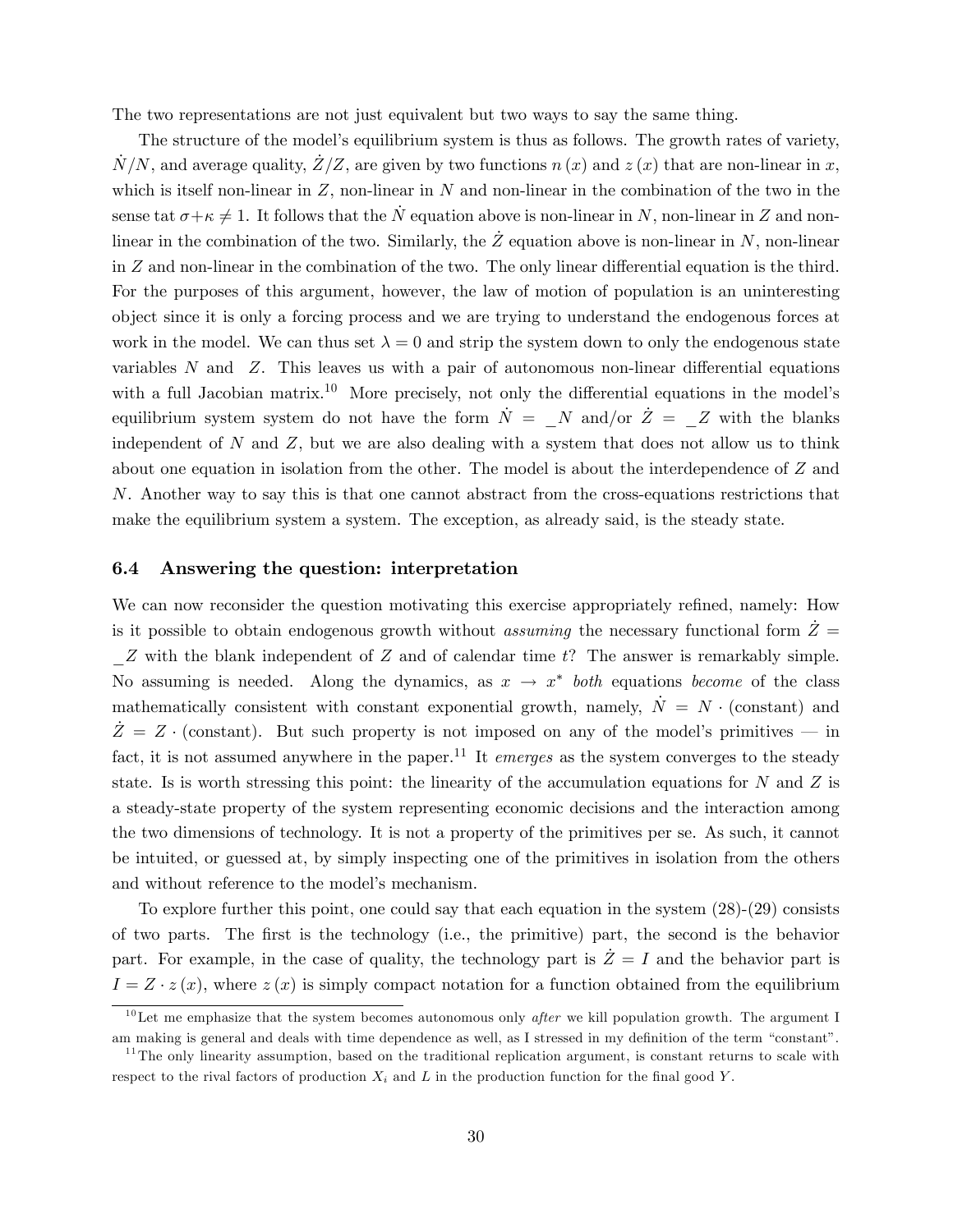conditions. In words, this says that agents invest in quality according to a function of the state vector  $(N, Z, L)$  that can be decomposed in the product of two terms, Z and  $z(x)$ , with x given by (30). The decomposition is not arbitrary, but stems from the property that agents care about rates of returns and that rates of return are functions of the quality-adjusted gross cash flow *x* and of the rates of innovation *z* and *n*. Similarly, one can write  $\dot{N} = (1/\beta X) \cdot E$  as the technology (i.e., primitive) part and  $(1/\beta X) \cdot E = N \cdot n(x)$  as the behavior part, where one can think in terms of a function  $E(N, Z, L)$  that because of the properties of the model's equilibrium takes the specific form  $E = \beta \theta^2 Y \cdot n(x)$  with  $Y = \theta^{2\theta} N^{\sigma} Z^{\kappa} L$ .

To conclude this discussion, we turn to the extension of the linearity critique due to Growiec (2007). Consider a vector of variables X whose growth rate, denoted  $\hat{X}$ , is governed by the equation  $\hat{X} = F(X)$ . A balanced growth path exists if  $d\hat{X}/dt = DF(X) \cdot \hat{X} = 0$ , that is, if either  $\hat{X} = 0$  or the matrix  $DF$  is singular. Since we are interested in  $\hat{X} > 0$ , the necessary condition for steadystate growth is singularity of  $DF$ , which requires either at least one of the differential equations in the system to be linear or a subset of the differential equations to be in linear combination. As this is a theorem, Growiec (2007) argues, such a condition is imposed either explicitly or implicitly in all growth models. Is this the case also for the model developed in this paper? No. The condition is not imposed. What happens is that the theorem's condition is trivially satisfied by the fact that *all* differential equations in the system  $(28)-(29)$  become linear. Moreover, in steady state the Jacobian matrix of the system is diagonal and thus the theorem (and any such heavy-duty mathematical tool) becomes redundant since it is designed to apply to systems with cross-equations restrictions and in this model – one could argue – the steady-state representation of the dynamics is no longer a system in the sense of interdependent equations.

More importantly, however, the theorem applies to the reduced-form representation of the economy's dynamics and therefore – exactly as the one-dimensional  $\dot{X} = X$  articulation of the linearity critique – has nothing to say about the model's primitives, which is what this paper is about. The claim of the paper is not that the differential equation for the equilibrium evolution of *Z* in steady state is not of the form  $\dot{Z} = Z \cdot (constant)$  – such a claim would be a mathematical absurdity! The claim of the paper is that the form  $Z = Z \cdot$  (constant) need not be assumed as a property of the primitive  $\dot{Z} = I$  representing how agents (i.e., firms) combine factors of production to obtain an increase in the quality of the product that they sell. Rather, it emerges as agents follow an equilibrium investment rule that takes the form  $I = Z \cdot z(x)$ , where  $z(x)$  is compact notation for a function obtained from the equilibrium conditions and the variable  $x$ , which is a summary statistic for how the state vector  $(N, Z, L)$  drives the quality-adjusted gross cash flow of the firm, is constant in steady state.

In this light, replacing  $z(x)$  with a blank reduces the critique to the tautological claim that a model of an exponential growth process must be based on the mathematical representation of an exponential growth process. What such a claim adds to our understanding of the model and of its contribution to the field is unclear. The economics of the model is about how it obtains such exponential representation, i.e., about what the blank is and where it comes from.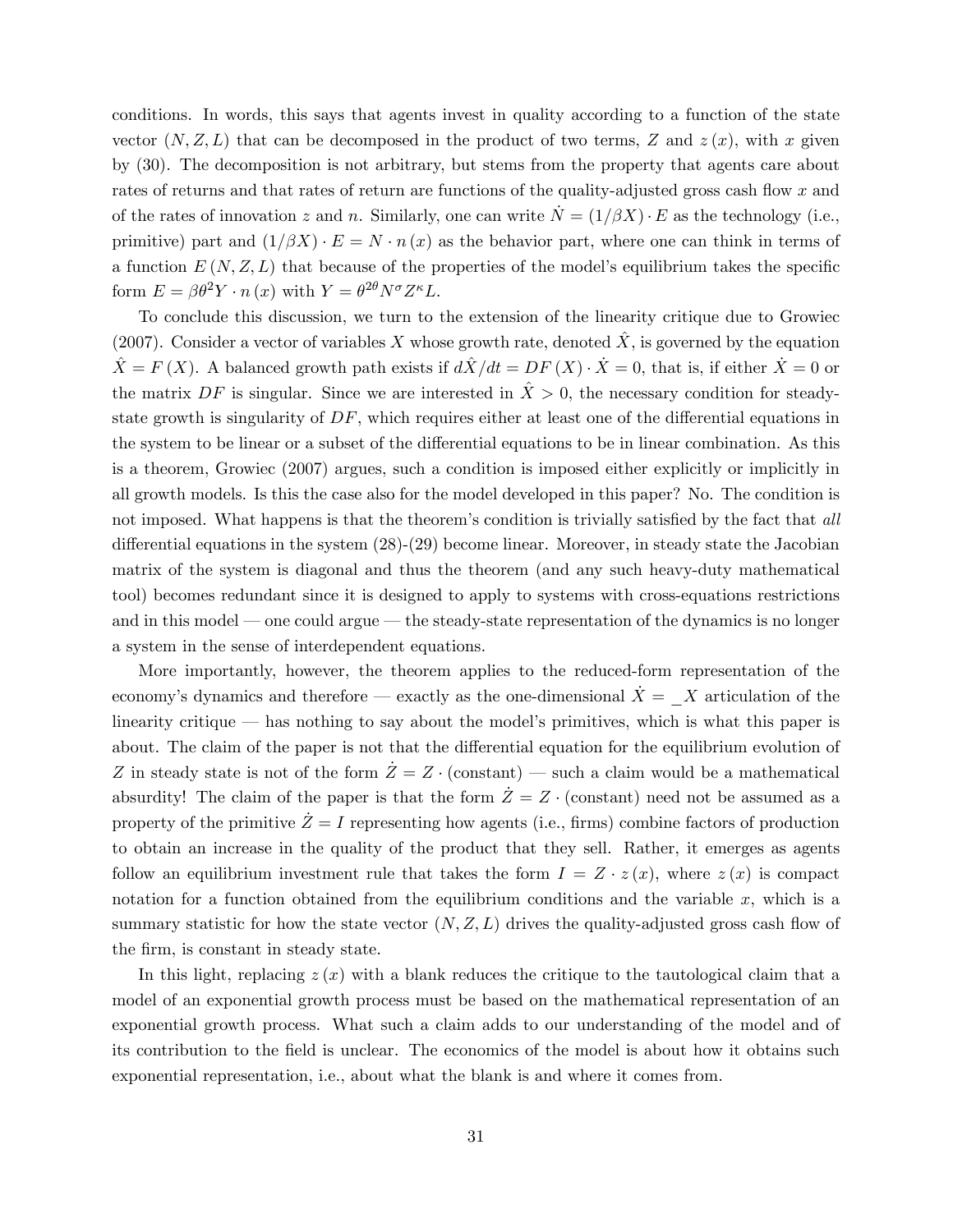## 7 Conclusion

This paper has studied a generalization of Schumpeterian models with endogenous market structure that allows the overall production structure to be more than linear in the growth-driving factor. Despite the seeming explosiveness of the setup, the proposed generalization generates endogenous growth, defined as steady-state, constant, expo- nential growth of income per capita. The implication is that the Schumpeterian theory of endogenous innovation *does not* require a linear production structure to generate endogenous growth. This version of modern growth theory, therefore, is robust in the sense that its key result obtains for a thick set of parameter values instead of, as often claimed, for a set of measure zero.

The mechanism delivering this property is the market fragmentation process, originally studied by Peretto (1994) and Smulders (1994), that "tames" potentially explosive growth due to increasing returns that look excessive in terms of the traditional theory. To date, such increasing returns have been deemed impossible by a priori reasoning that extrapolates the properties of one-dimensional models. Such reasoning does not apply to models with two dimensions of technology that play interdependent, but distinct, roles: the vertical dimension provides the engine of growth, the horizontal dimension provides the endogenous market structure that sterilizes the market size effect and thereby its two key manifestations:  $(1)$  the strong scale effect, with the associated need to impose constant endowments to rule out explosive behavior due to external forcings, and (2) the need to impose a knife-edge condition that rules out explosive behavior due to internal "excessive" increasing returns.

In addition to this result, the proposed generalization yields some novel and deeper insights on the relation between the two dimensions of technology. For example, it shows that in steady state vertical innovation creates the opportunity for product proliferation because it expands the size of the market for all suppliers (old and new) of high-tech goods. In previous versions of the theory steady-state product proliferation requires growth of some endowment (e.g., population growth).

## References

- [1] Aghion, P., and Howitt, P., 1998, *Endogenous Growth Theory*. Cambridge MA: MIT Press.
- [2] Aghion, P., and Howitt, P., 2005, in: Philippe Aghion & Steven Durlauf (ed.), *Handbook of Economic Growth*, edition 1, volume 1A, chapter 2, pages 67-110. Elsevier.
- [3] Aghion, P., Akcigit, U., and Howitt, P., 2014, in: Philippe Aghion & Steven Durlauf (ed.), *Handbook of Economic Growth*, edition 1, volume 2B, chapter 1, pages 515-564. Elsevier.
- [4] Barro, R., and Sala-i-Martin, X., 2004. *Economic Growth* (Second Edition). Cambridge MA: MIT Press.
- [5] Cozzi, G., 2017a, Endogenous growth, semi-endogenous growth... or both? A simple hybrid model, *Economics Letters*, 154: 28-30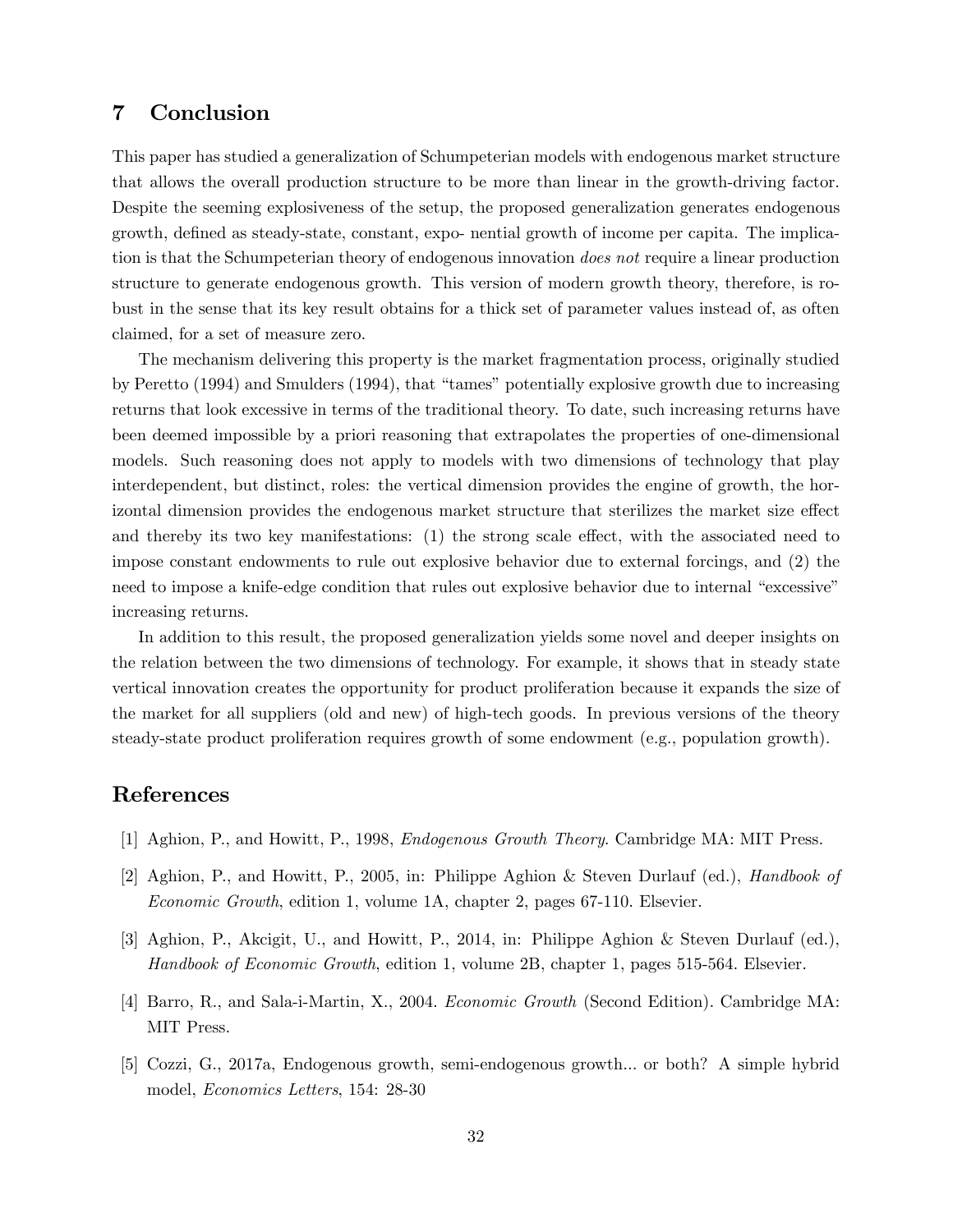- [6] Cozzi, G., 2017b, Combining semi-endogenous and fully endogenous growth: A generalization, *Economics Letters*, 155: 89-91.
- [7] Daalgard, C-J., and Kreiner, C.T., 2003, Endogenous Growth: A Knife Edge or the Razor's Edge?, *Scandinavian Journal of Economics,* 105(1): 73—85.
- [8] Dinopoulos, E., and Thompson, P., 1998, Schumpeterian growth without scale effects, *Journal of Economic Growth*, 3(4): 313-335.
- [9] Eicher, T., and Turnovsy, S., 1999, Non-scale models of economic growth, *The Economic Journal*, 109: 394-415.
- [10] Ha, J., and Howitt, P., 2007, Accounting for trends in productivity and R&D: A Schumpeterian Critique of Semi-Endogenous Growth Theory, *Journal of Money, Credit, and Banking*, 33: 733-74.
- [11] Howitt P., 1999, Steady Endogenous Growth with Population and R&D Inputs Growing, *Journal of Political Economy*, 107: 715-730.
- [12] Jones, C.I., 2005, Growth and Ideas, in: Philippe Aghion & Steven Durlauf (ed.), *Handbook of Economic Growth*, edition 1, volume 1B, chapter 16, pages 1063-1111. Elsevier.
- [13] Laincz, C., and Peretto, P.F., 2006, Scale effects in endogenous growth theory: An error of aggregation, not specification, *Journal of Economic Growth,* 11: 263-288.
- [14] Greasley, D., Jakob B. Madsen, J.B., and Wohar, M.E., 2013, Long-run growth empirics and new challenges for unified theory, *Applied Economics*, 45(28): 3973-3987.
- [15] Growiec, J, 2007, Beyond the Linearity Critique: The Knife-edge Assumption of Steady-state Growth, *Economic Theory*, 31: 489-499.
- [16] Madsen, J. B., 2008, Semi-endogenous versus Schumpeterian growth models: Testing the knowledge production function using international data, *Journal of Economic Growth*, 13: 1-26.
- [17] Madsen, J.B., 2010. The anatomy of growth in the OECD since 1870: The transformation from the post-Malthusian growth regime to the modern growth epoch, *Journal of Monetary Economics*, 57: 753-767.
- [18] Madsen, J.B., Ang, J.B., and Banerjee, R., 2010, Four centuries of British economic growth: the roles of technology and population, *Journal of Economic Growth*, 15: 263-290.
- [19] Madsen, J.B., Saxena, S., and Ang, J.B., 2010, The Indian growth miracle and endogenous growth, *Journal of Development Economics*, 93(1): 37-48.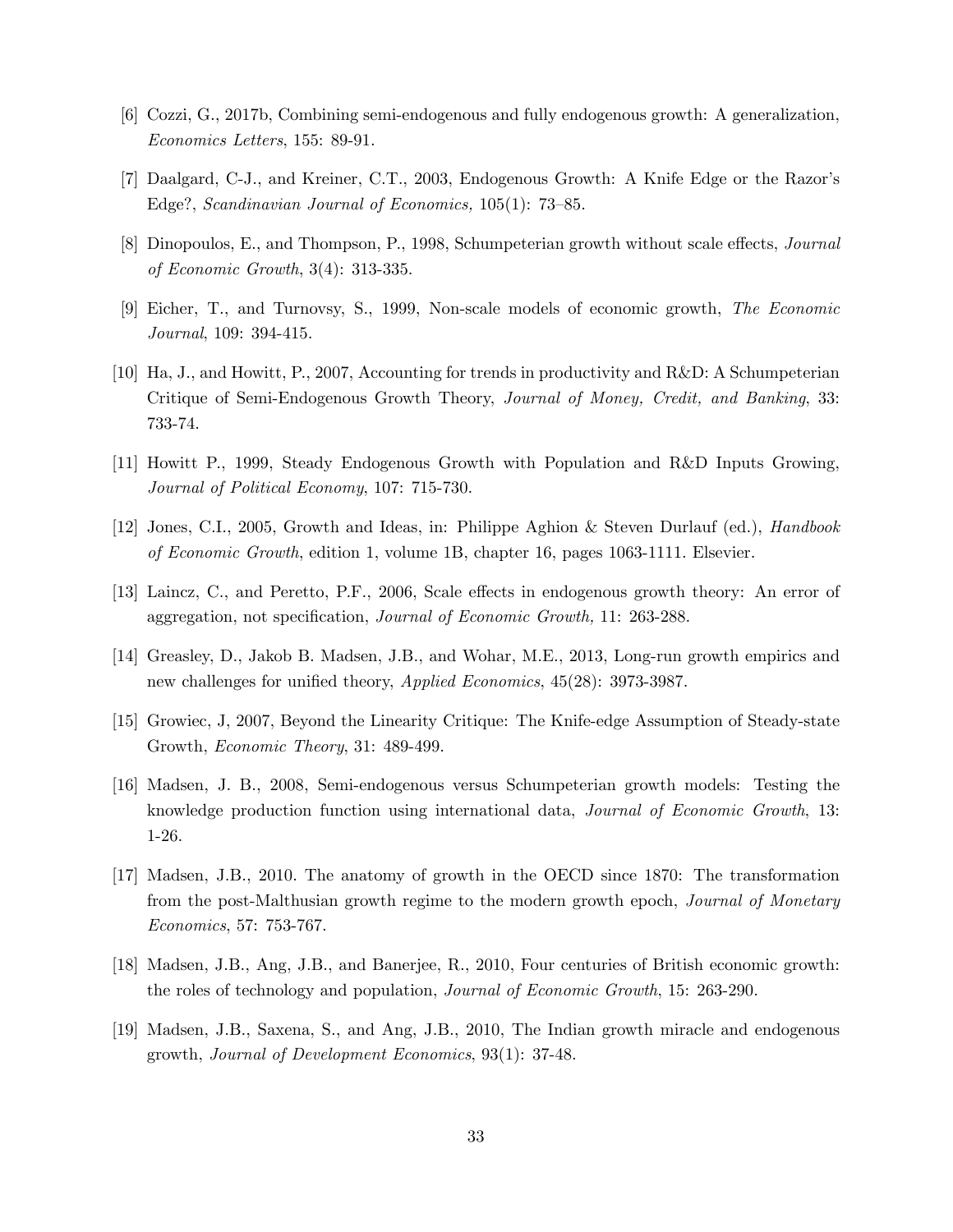- [20] Madsen, J.B., and Ang, J.B., 2011, Can Second-Generation Endogenous Growth Models Explain the Productivity Trends and Knowledge Production in the Asian Miracle Economies?, *The Review of Economics and Statistics*, 93(4): 1360-1373.
- [21] Madsen, J.B., and Ang, J.B., 2013, The Asian Growth Miracle: Factor Accumulation, The Demographic Transition And R&D-Driven Growth, Monash Economics Working Papers 23-13, Monash University, Department of Economics.
- [22] Madsen, J., and Timol, I., 2011, Long-Run Convergence in Manufacturing and Innovation-Based Models, *The Review of Economics and Statistics*, 93(4): 1155-1171.
- [23] Peretto, P.F., 1994, *Essays on Market Structure and Economic Growth*, Ph. D. Dissertation, Yale University, New Haven, CT (USA).
- [24] Peretto, P.F., 1996, Sunk Costs, Market Structure and Growth, *International Economic Review*, 37(4), 895-923.
- [25] Peretto, P. F., 1998a, Technological change, market rivalry, and the evolution of the capitalist engine of growth, *Journal of Economic Growth*, 3: 53-80.
- [26] Peretto, P.F., 1998b, Technological Change and Population Growth. *Journal of Economic Growth* 3(4): 283-311.
- [27] Peretto, P. F., 1999, Cost reduction, entry, and the interdependence of market structure and economic growth, *Journal of Monetary Economics*, 43: 173-195.
- [28] Peretto, P.F., Connolly, M., 2007, The Manhattan Metaphor, *Journal of Economic Growth*, 12(4): 329-350.
- [29] Peretto, P.F., 2015, From Smith to Schumpeter: A Theory of Take-off and Convergence to Sustained Growth, *European Economic Review*, 78, 1-26.
- [30] Peretto, P.F., and Smulders, S., 2002, Technological Distance, Growth And Scale Effects, *Economic Journal* 112 (481): 603-624.
- [31] Romer, P.M, 1986, Increasing Returns and Long-run Growth, *Journal of Political Economy*, 94(5): 1002-37.
- [32] Smulders, S., 1994, *Growth, market structure and the environment: Essays on the theory of endogenous economic growth*, Ph. D. Dissertation, Tilburg University, Tilburg, The Netherlands.
- [33] Smulders, S. and van de Klundert T., 1995, Imperfect Competition, Concentration and Growth with Firm-Specific R&D, *European Economic Review*, 39: 139-160.